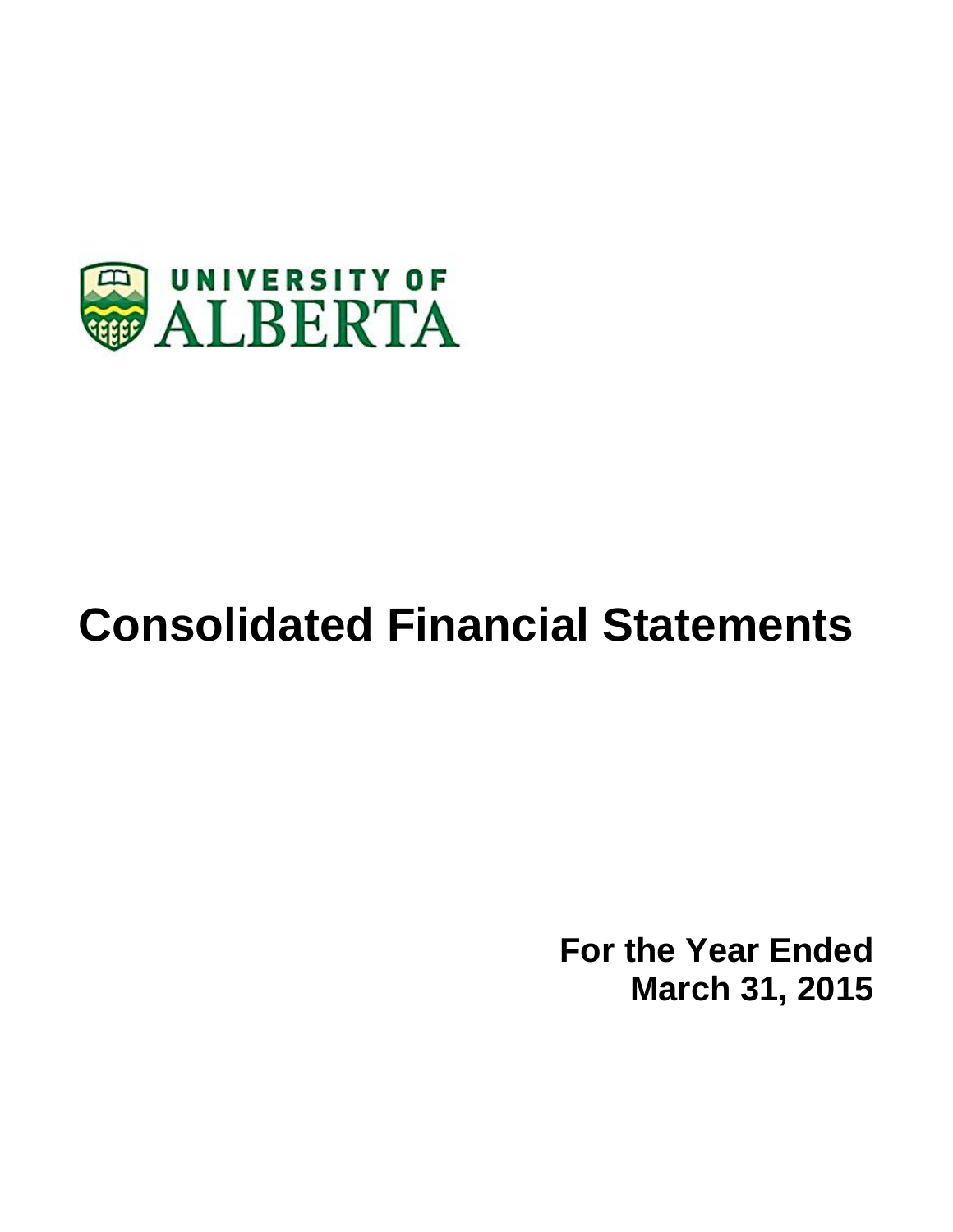# **TABLE OF CONTENTS**

# **FINANCIAL REPORTING**

3rd Floor Administration Building • University of Alberta • Edmonton • Canada • T6G 2M7 Telephone: (780) 492-3000 • Fax: (780) 492-2846 Website: www.ualberta.ca/finance-procurement-planning/financial-management E-mail: fs.requests@ualberta.ca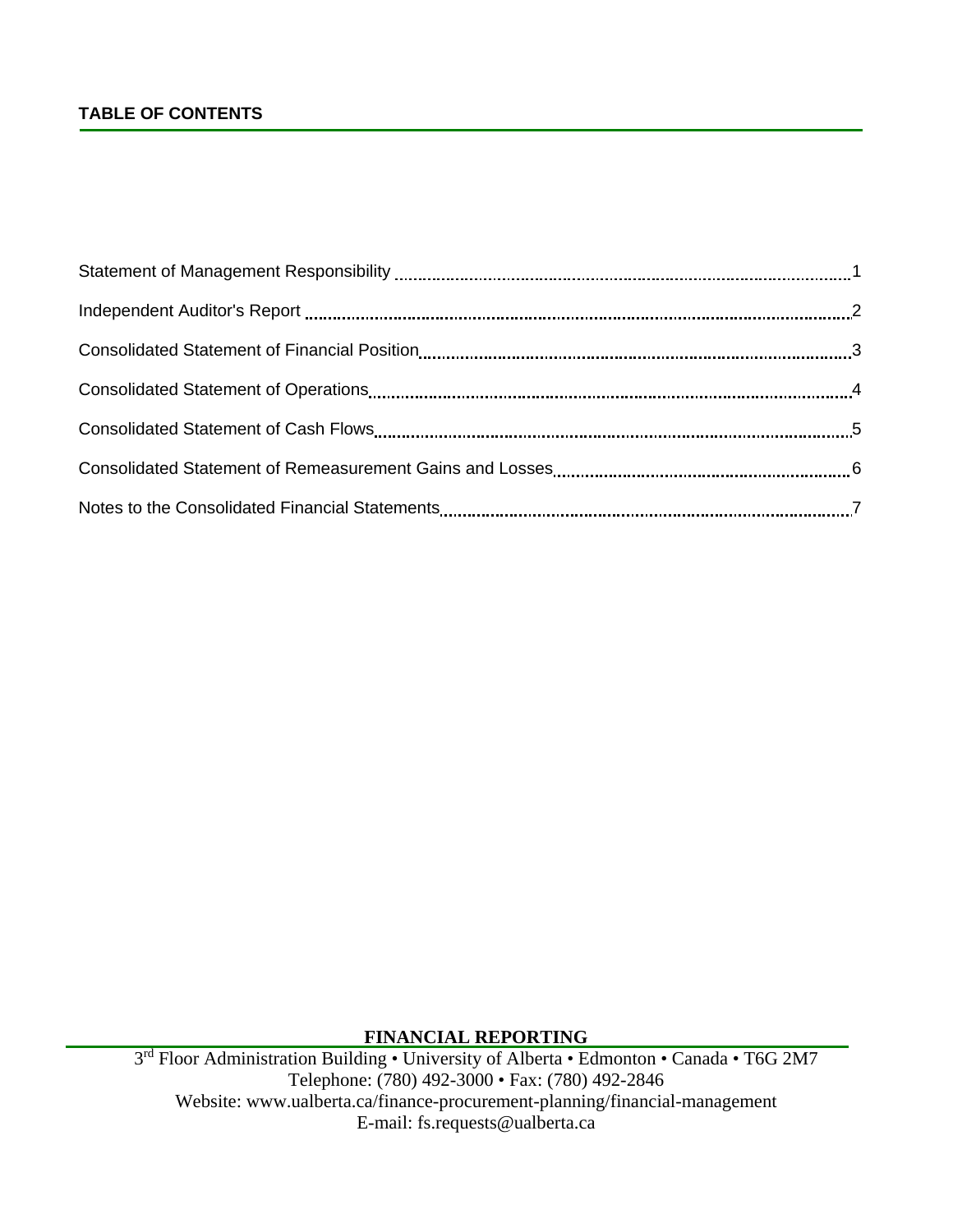# **STATEMENT OF MANAGEMENT RESPONSIBILITY YEAR ENDED MARCH 31, 2015**

The consolidated financial statements of the University of Alberta have been prepared by management in accordance with Canadian Public Sector Accounting Standards. The consolidated financial statements present fairly the financial position of the university as at March 31, 2015 and the results of its operations for the year then ended.

In fulfilling its responsibilities and recognizing the limits inherent in all systems, management has developed and maintains a system of internal control designed to provide reasonable assurance that university assets are safeguarded from loss and that the accounting records are a reliable basis for the preparation of the consolidated financial statements.

The Board of Governors is responsible for reviewing and approving the consolidated financial statements, and overseeing management's performance of its financial reporting responsibilities.

The Board of Governors carries out its responsibility for review of the consolidated financial statements principally through its Audit Committee. With the exception of the President, all members of the Audit Committee are not employees of the university. The Audit Committee meets with management and the external auditors and internal auditors to discuss the results of audit examinations and financial reporting matters. The external and internal auditors have full access to the Audit Committee, with and without the presence of management.

These consolidated financial statements have been reported on by the Auditor General of the Province of Alberta, the auditor appointed under the *Post-secondary Learning Act*. The Independent Auditor's Report outlines the scope of the audit and provides the audit opinion on the fairness of presentation of the information in the consolidated financial statements.

*Original signed by Dr. Indira Samarasekera* **President** 

*Original signed by Phyllis Clark* Vice-President (Finance & Administration) Chief Financial Officer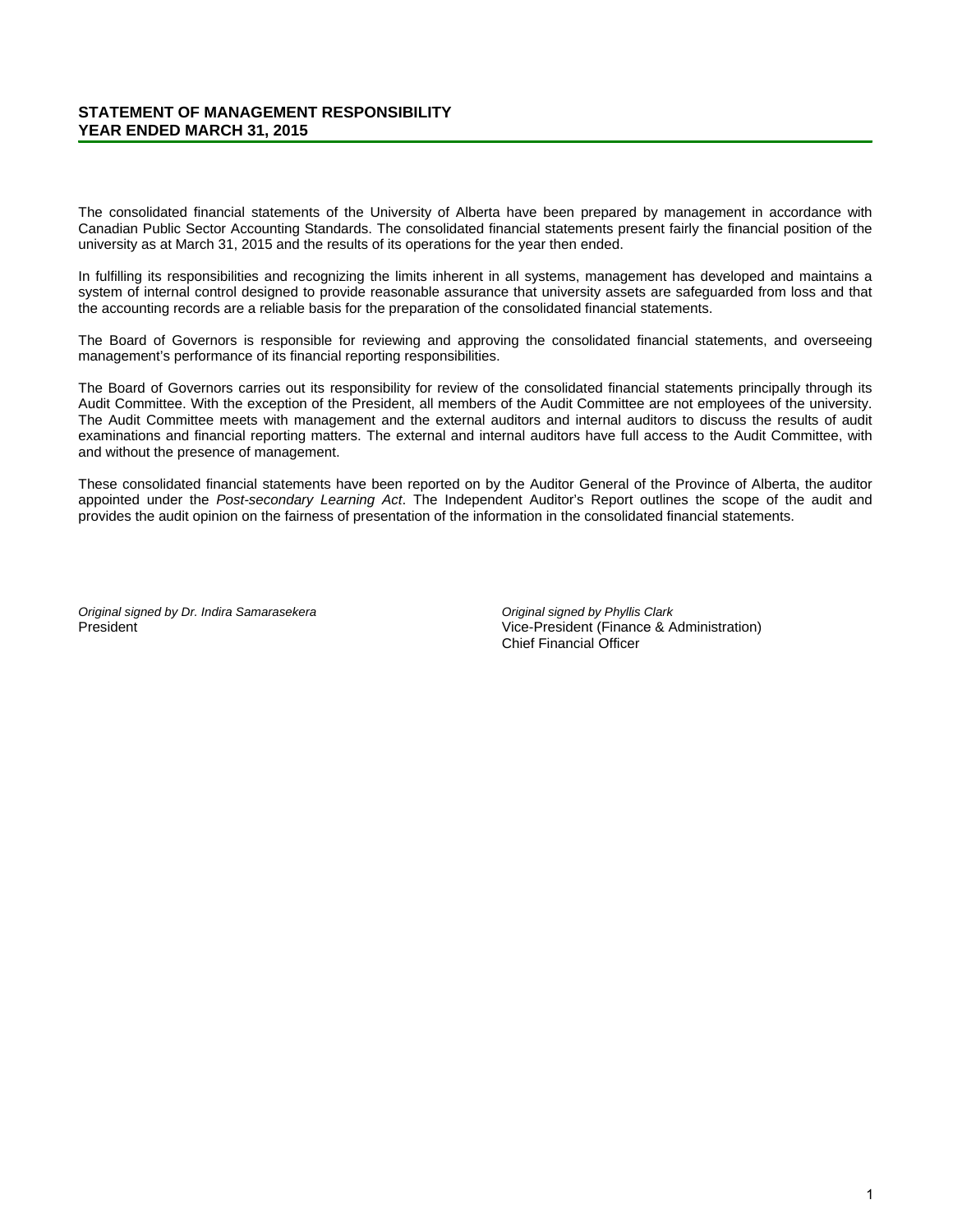

Independent Auditor's Report

To the Board of Governors of the University of Alberta

#### **Report on the Consolidated Financial Statements**

I have audited the accompanying consolidated financial statements of the University of Alberta, which comprise the consolidated statement of financial position as at March 31, 2015, and the consolidated statements of operations, remeasurement gains and losses, and cash flows for the year then ended and a summary of significant accounting policies and other explanatory information.

#### **Management's Responsibility for the Consolidated Financial Statements**

Management is responsible for the preparation and fair presentation of these consolidated financial statements in accordance with Canadian public sector accounting standards, and for such internal control as management determines is necessary to enable the preparation of consolidated financial statements that are free from material misstatement, whether due to fraud or error.

#### **Auditor's Responsibility**

My responsibility is to express an opinion on these consolidated financial statements based on my audit. I conducted my audit in accordance with Canadian generally accepted auditing standards. Those standards require that I comply with ethical requirements and plan and perform the audit to obtain reasonable assurance about whether the consolidated financial statements are free from material misstatement.

An audit involves performing procedures to obtain audit evidence about the amounts and disclosures in the consolidated financial statements. The procedures selected depend on the auditor's judgment, including the assessment of the risks of material misstatement of the consolidated financial statements, whether due to fraud or error. In making those risk assessments, the auditor considers internal control relevant to the entity's preparation and fair presentation of the consolidated financial statements in order to design audit procedures that are appropriate in the circumstances, but not for the purpose of expressing an opinion on the effectiveness of the entity's internal control. An audit also includes evaluating the appropriateness of accounting policies used and the reasonableness of accounting estimates made by management, as well as evaluating the overall presentation of the consolidated financial statements.

I believe that the audit evidence I have obtained is sufficient and appropriate to provide a basis for my audit opinion.

#### **Opinion**

In my opinion, the consolidated financial statements present fairly, in all material respects, the financial position of the University of Alberta as at March 31, 2015, and the results of its operations, its remeasurement gains and losses, and its cash flows for the year then ended in accordance with Canadian public sector accounting standards.

*[Original signed by Merwan N. Saher, FCA]*

Auditor General

June 1, 2015

Edmonton, Alberta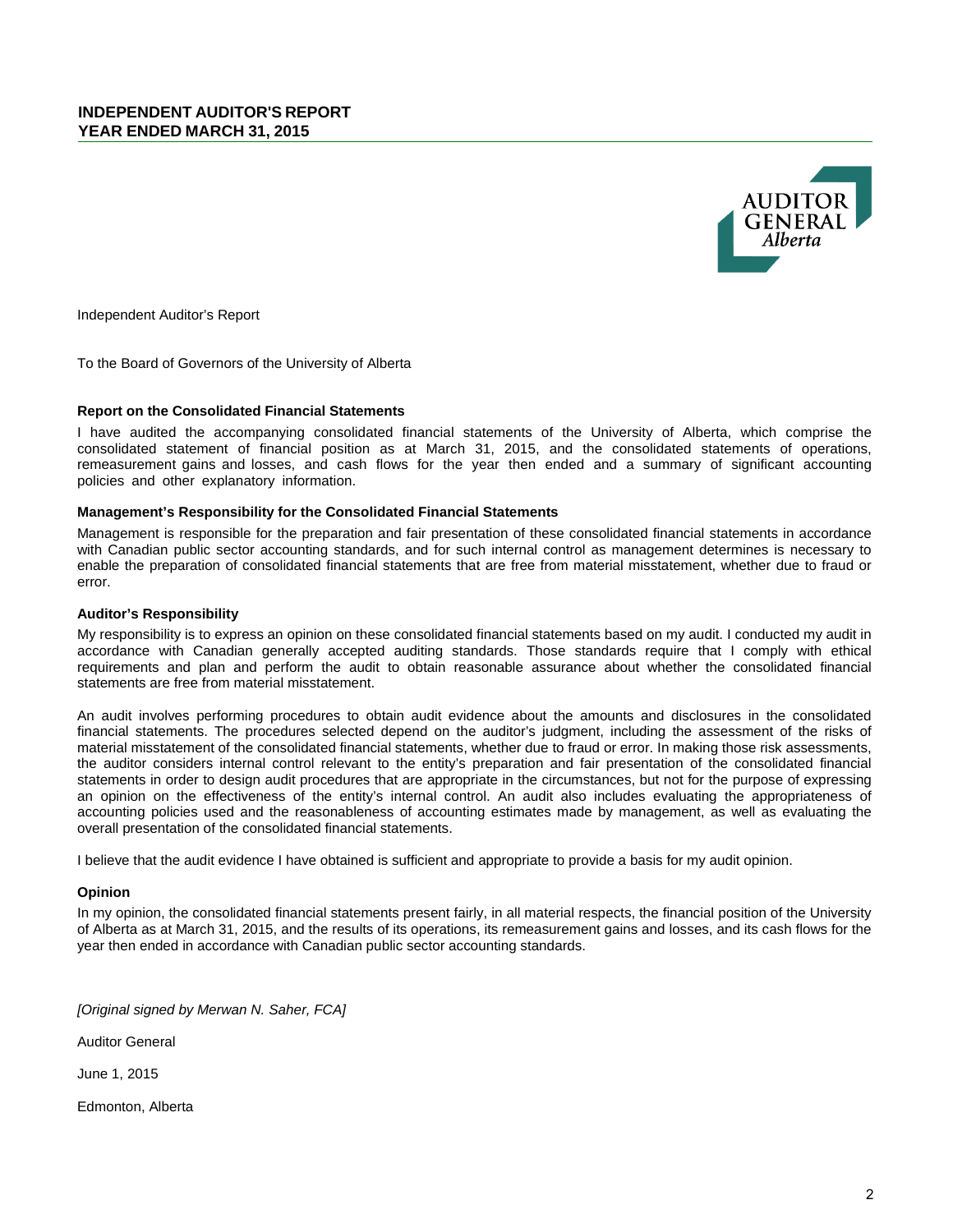# **UNIVERSITY OF ALBERTA CONSOLIDATED STATEMENT OF FINANCIAL POSITION AS AT MARCH 31, 2015** *(thousands of dollars)*

|                                              | 2015            |    | 2014      |
|----------------------------------------------|-----------------|----|-----------|
| <b>ASSETS</b>                                |                 |    |           |
| Cash and cash equivalents (note 4)           | \$<br>57,963    | \$ | 25,188    |
| Portfolio investments (note 5)               | 1,982,296       |    | 1,883,164 |
| Accounts receivable                          | 142,499         |    | 110,461   |
| Inventories and prepaid expenses             | 13,493          |    | 15,825    |
| Tangible capital assets (note 7)             | 2,770,078       |    | 2,739,548 |
|                                              | \$<br>4,966,329 | \$ | 4,774,186 |
| <b>LIABILITIES</b>                           |                 |    |           |
| Accounts payable and accrued liabilities     | \$<br>222,726   | \$ | 251,036   |
| Employee future benefit liabilities (note 8) | 253,389         |    | 250,303   |
| Debt (note 9)                                | 224,384         |    | 202,023   |
| Deferred revenue (note 10)                   | 2,577,093       |    | 2,633,778 |
|                                              | 3,277,592       |    | 3,337,140 |
| <b>NET ASSETS</b>                            |                 |    |           |
| Endowments (note 11)                         | 1,181,493       |    | 993,688   |
| Accumulated operating surplus (note 12)      | 477,197         |    | 404,461   |
| Accumulated remeasurement gains and losses   | 30,047          |    | 38,897    |
|                                              | 1,688,737       |    | 1,437,046 |
|                                              | \$<br>4,966,329 | S  | 4,774,186 |

Contingent liabilities and contractual obligations (note 13 and 14)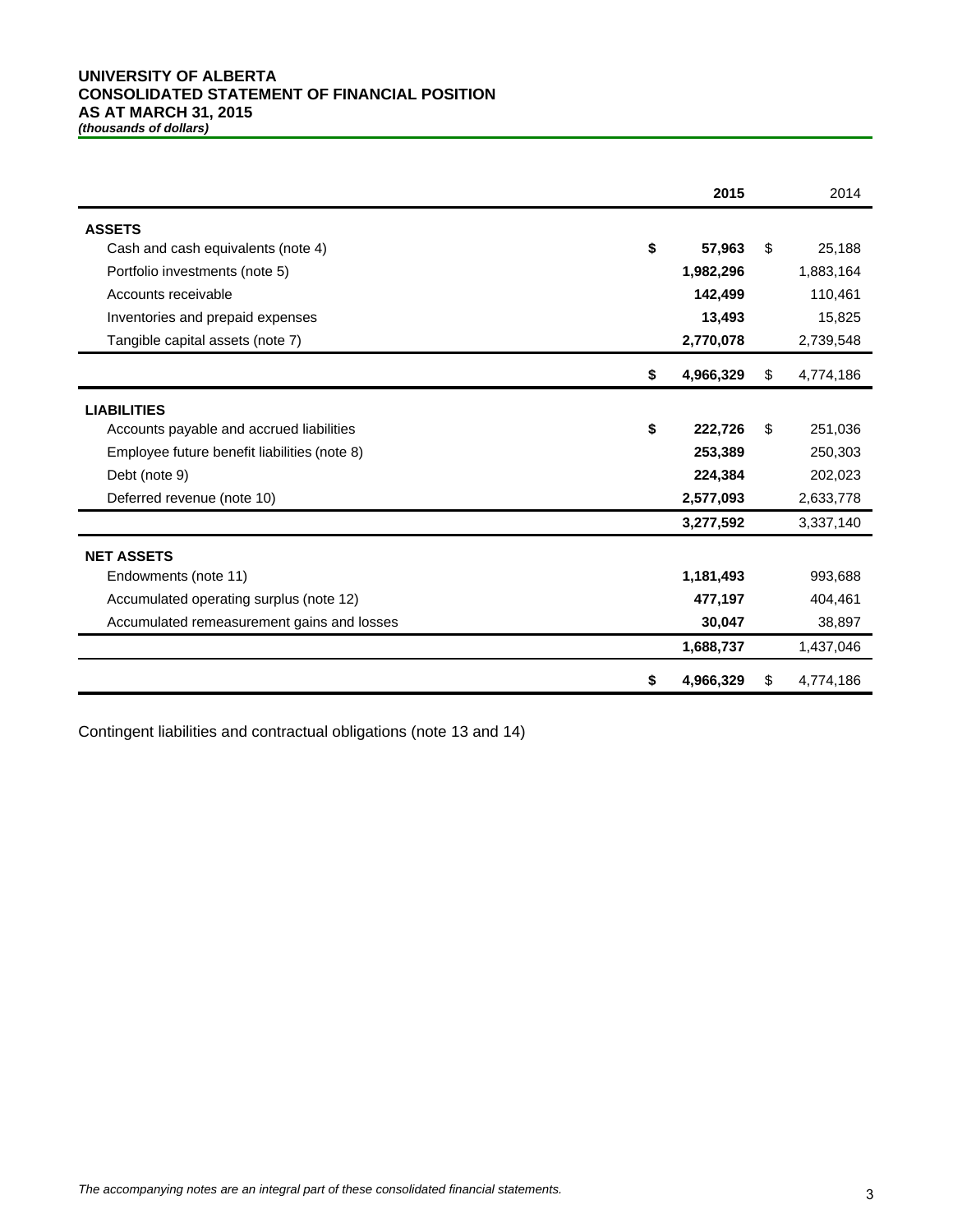# **UNIVERSITY OF ALBERTA CONSOLIDATED STATEMENT OF OPERATIONS YEAR ENDED MARCH 31, 2015**

*(thousands of dollars)*

|                                                      | <b>Budget</b><br>(note 15) |    | 2015      | 2014          |
|------------------------------------------------------|----------------------------|----|-----------|---------------|
| <b>REVENUE</b>                                       |                            |    |           |               |
| Government of Alberta grants (note 16)               | \$<br>861,493              | \$ | 897,033   | \$<br>891,613 |
| Federal and other government grants                  | 188,670                    |    | 179,567   | 188,057       |
| Student tuition and fees                             | 313,594                    |    | 316,223   | 304,321       |
| Sales of services and products                       | 192,917                    |    | 186,557   | 192,081       |
| Donations and other grants                           | 133,247                    |    | 149,195   | 115,862       |
| Investment income                                    | 58,900                     |    | 102,199   | 72,601        |
|                                                      | 1,748,821                  |    | 1,830,774 | 1,764,535     |
| <b>EXPENSE</b>                                       |                            |    |           |               |
| Learning                                             | 976,489                    |    | 983,239   | 966,522       |
| Research                                             | 441,921                    |    | 428,983   | 438,905       |
| Facility operations and maintenance                  | 126,853                    |    | 126,623   | 127,624       |
| Special purpose                                      | 83,656                     |    | 117,934   | 115,025       |
| Ancillary services                                   | 110,404                    |    | 98,708    | 98,085        |
|                                                      | 1,739,323                  |    | 1,755,487 | 1,746,161     |
| <b>Excess of revenue over expense</b>                | 9,498                      |    | 75,287    | 18,374        |
| Transfer (to) from endowments (note 11)              | 10,000                     |    | (2, 551)  | (14)          |
| Change in accumulated operating surplus              | 19,498                     |    | 72,736    | 18,360        |
| Accumulated operating surplus, beginning of year     | 404,461                    |    | 404,461   | 386,101       |
| Accumulated operating surplus, end of year (note 12) | \$<br>423,959              | S  | 477,197   | \$<br>404,461 |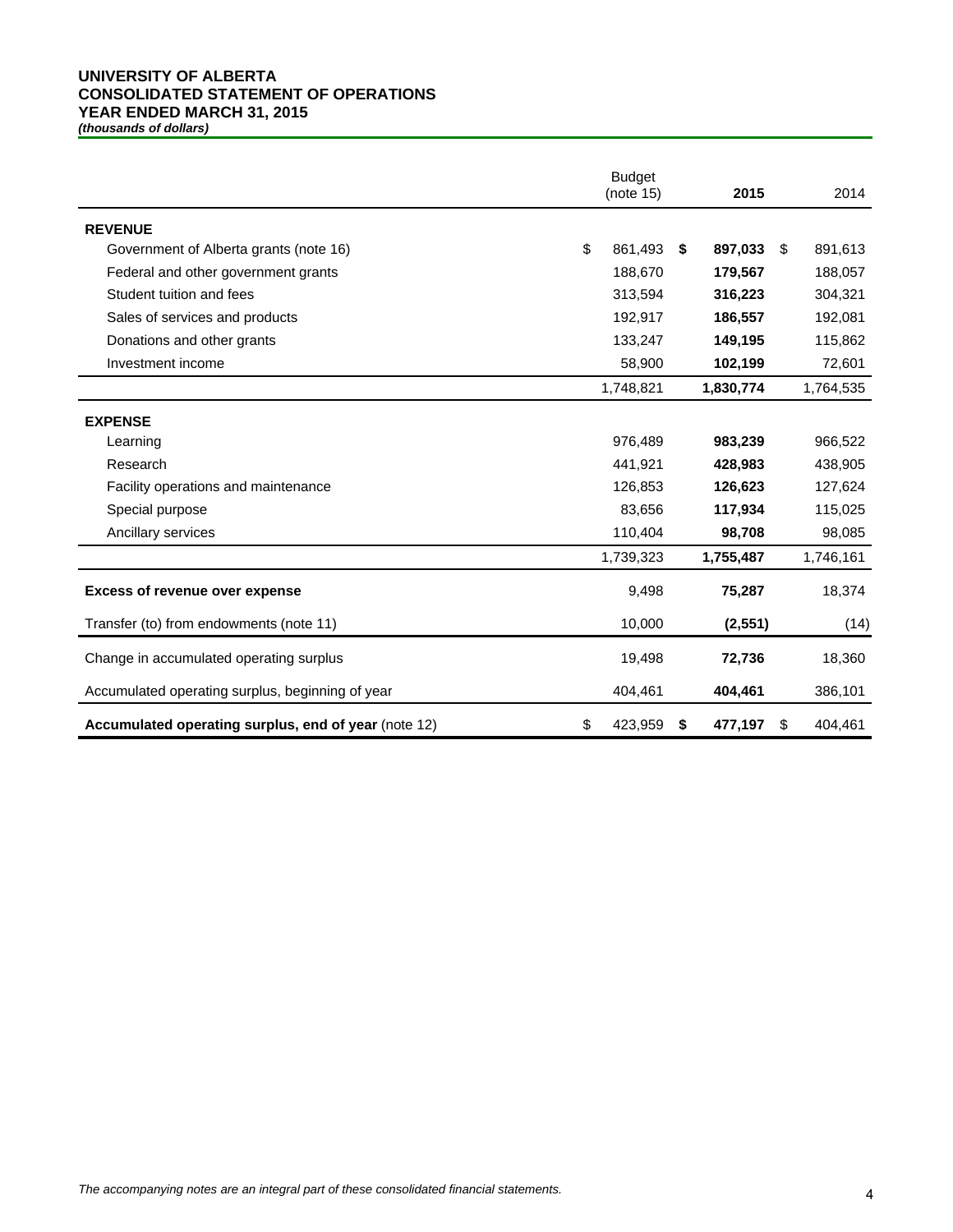# **UNIVERSITY OF ALBERTA CONSOLIDATED STATEMENT OF CASH FLOWS YEAR ENDED MARCH 31, 2015**

*(thousands of dollars)*

|                                                                                                              | 2015         | 2014         |
|--------------------------------------------------------------------------------------------------------------|--------------|--------------|
| <b>OPERATING TRANSACTIONS</b>                                                                                |              |              |
| Excess of revenue over expense                                                                               | \$<br>75,287 | \$<br>18,374 |
| Add (deduct) non-cash items:                                                                                 |              |              |
| Amortization of tangible capital assets                                                                      | 169,186      | 169,151      |
| Expended capital recognized as revenue                                                                       | (113, 379)   | (114, 226)   |
| Losses on disposal of tangible capital assets                                                                | 986          | 1,386        |
| Inventory writedown                                                                                          |              | 547          |
| Increase in employee future benefit liabilities                                                              | 3,086        | 10,608       |
| (Increase) decrease in accounts receivable                                                                   | (32,038)     | 12,261       |
| Decrease (increase) in inventories and prepaid expenses                                                      | 2,332        | (3, 367)     |
| (Decrease) increase in accounts payable and accrued liabilities                                              | (28, 403)    | 46,150       |
| Increase in deferred revenue, less expended capital recognized as revenue                                    | 37,606       | 29,875       |
| Cash provided by operating transactions                                                                      | 114,663      | 170,759      |
|                                                                                                              |              |              |
| <b>CAPITAL TRANSACTIONS</b>                                                                                  |              |              |
| Acquisition of tangible capital assets, net of proceeds on disposals<br>Cash applied to capital transactions | (181, 614)   | (150, 965)   |
|                                                                                                              | (181, 614)   | (150, 965)   |
| <b>INVESTING TRANSACTIONS</b>                                                                                |              |              |
| Purchases of portfolio investments, net of sales                                                             | (29, 268)    | (118, 665)   |
| Endowment investment gains                                                                                   | 26,950       | 60,227       |
| Cash applied to investing transactions                                                                       | (2,318)      | (58, 438)    |
| <b>FINANCING TRANSACTIONS</b>                                                                                |              |              |
| <b>Endowment donations</b>                                                                                   | 79,683       | 20,475       |
| Debt repayment                                                                                               | (12, 639)    | (11, 874)    |
| Debt - new financing                                                                                         | 35,000       | 38,075       |
| Cash provided by financing transactions                                                                      | 102,044      | 46,676       |
| Increase in cash and cash equivalents                                                                        | 32,775       | 8,032        |
| Cash and cash equivalents, beginning of year                                                                 | 25,188       | 17,156       |
|                                                                                                              |              |              |
| <b>Cash and cash equivalents, end of year (note 4)</b>                                                       | 57,963<br>\$ | \$<br>25,188 |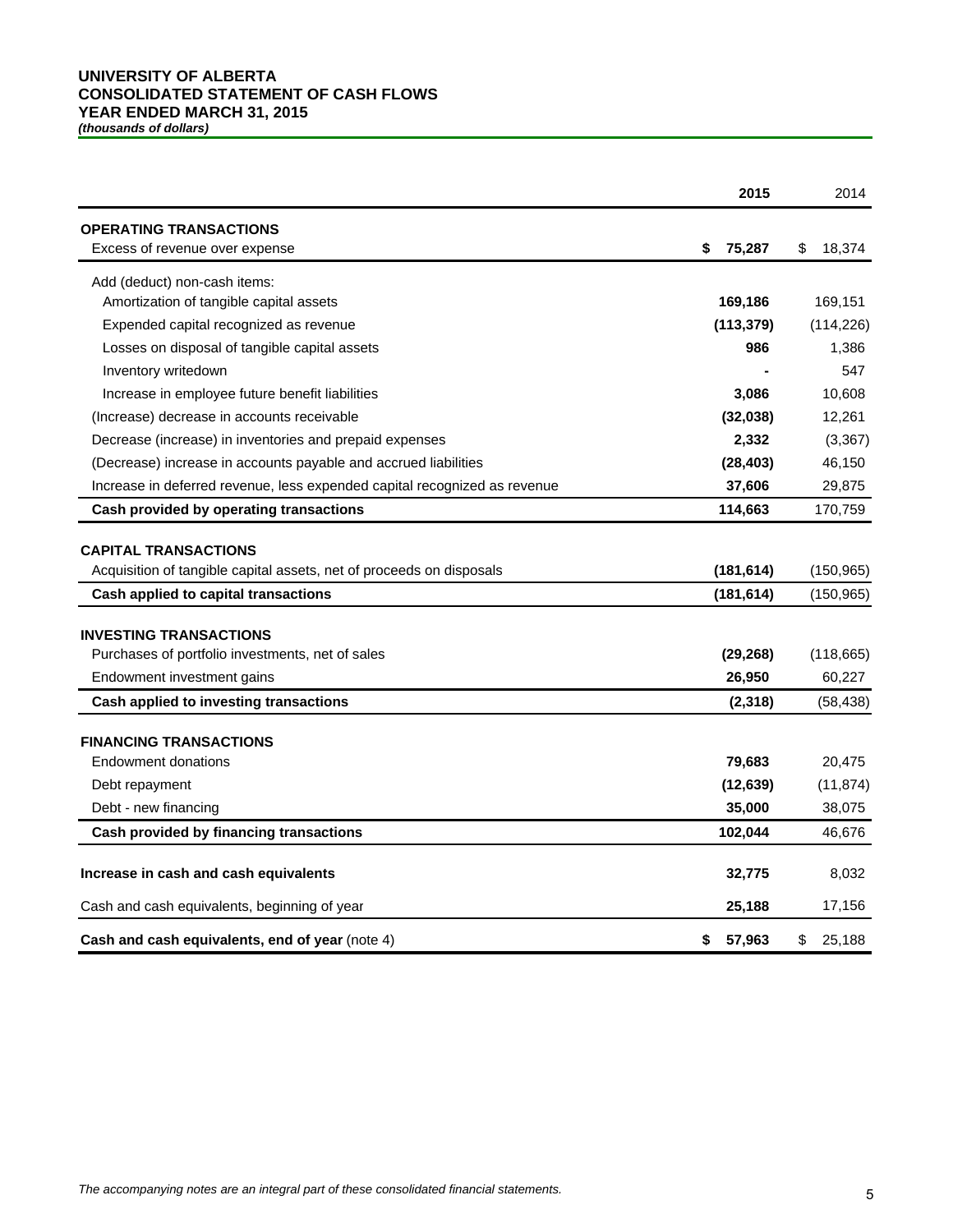# **UNIVERSITY OF ALBERTA CONSOLIDATED STATEMENT OF REMEASUREMENT GAINS AND LOSSES YEAR ENDED MARCH 31, 2015**

*(thousands of dollars)*

|                                                               | 2015         | 2014         |
|---------------------------------------------------------------|--------------|--------------|
| Accumulated remeasurement gains, beginning of year            | 38,897<br>S. | 14,830<br>S. |
| Unrealized gains (losses) attributable to:                    |              |              |
| Portfolio investments                                         | 36,000       | 38,573       |
| Derivatives                                                   |              | (1,292)      |
| Amounts reclassified to consolidated statement of operations: |              |              |
| Portfolio investments                                         | (46, 142)    | (13,214)     |
| Derivatives                                                   | 1,292        |              |
| Accumulated remeasurement gains, end of year                  | 30,047       | 38.897       |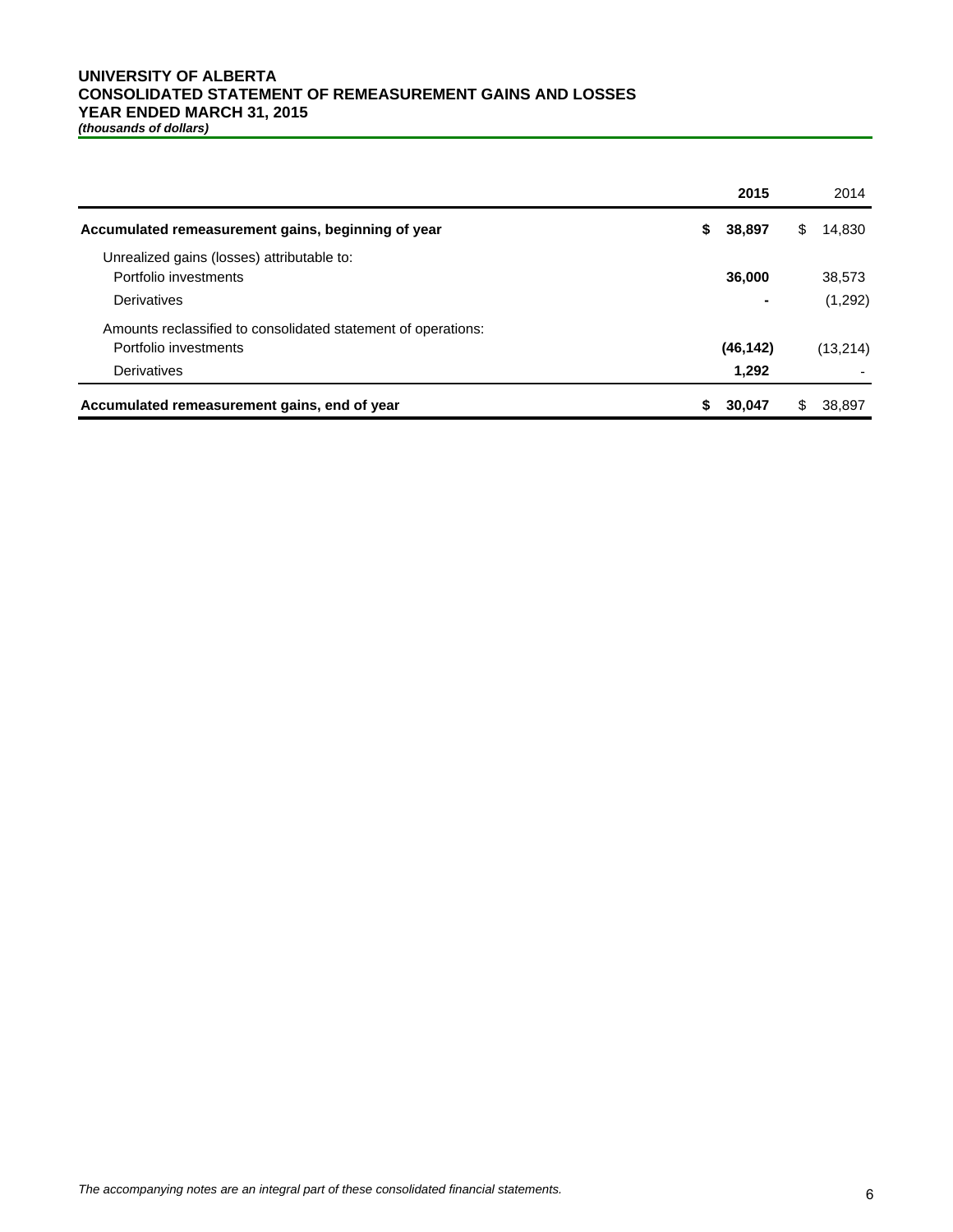#### **1. Authority and purpose**

"The Governors of The University of Alberta" is a corporation which manages and operates the University of Alberta (the university) under the *Post-secondary Learning Act* (Alberta). All members of the Board of Governors are appointed by either the Lieutenant Governor in Council or the Minister of Innovation and Advanced Education, with the exception of the Chancellor and President, who are ex officio members. Under the *Post-secondary Learning Act*, Campus Alberta Sector Regulation, the university is a comprehensive academic and research institution offering undergraduate and graduate degree programs as well as a full range of continuing education programs and activities. The university is a registered charity, and under section 149 of the *Income Tax Act* (Canada), is exempt from the payment of income tax.

#### **2. Summary of significant accounting policies and reporting practices**

#### **(a) General – Canadian Public Sector Accounting Standards (PSAS) and use of estimates**

These consolidated financial statements have been prepared in accordance with PSAS. The measurement of certain assets and liabilities is contingent upon future events; therefore, the preparation of these consolidated financial statements requires the use of estimates, which may vary from actual results. Management uses judgment to determine such estimates. Employee future benefit liabilities and amortization of tangible capital assets are the most significant items based on estimates. In management's opinion, the resulting estimates are within reasonable limits of materiality and are in accordance with the significant accounting policies summarized below. These significant accounting policies are presented to assist the reader in evaluating these consolidated financial statements and, together with the following notes, should be considered an integral part of the consolidated financial statements.

#### **(b) Net debt model presentation**

PSAS require a net debt presentation for the consolidated statement of financial position in the summary financial statements of governments. Net debt presentation reports the difference between financial assets and liabilities as net debt or net financial assets as an indicator of future revenues required to pay for past transactions and events. The university operates within the government reporting entity and does not finance all its expenditures by independently raising revenues. Accordingly, these consolidated financial statements do not report a net debt indicator.

#### **(c) Valuation of financial assets and liabilities**

The university's financial assets and liabilities are generally measured as follows:

Cash and cash equivalents, Accounts receivable, Accounts payable and accrued liabilities, Debt - amortized cost

Unrealized gains and losses from changes in the fair value of financial assets and liabilities are recognized in accumulated remeasurement gains and losses, except for the restricted amount which is recognized as deferred revenue or endowment net assets. Upon settlement, the gains and losses are reclassified from accumulated remeasurement gains and losses and recognized as revenue or expense.

All financial assets are assessed annually for impairment. Impaired financial losses are recognized as a decrease in revenue, except for the restricted amount which is recognized as a decrease in deferred revenue or a decrease in endowment net assets. A write-down of an investment to reflect a loss in value is not reversed for a subsequent increase in value.

For financial assets and liabilities measured at amortized cost, the effective interest rate method is used to determine interest revenue or expense. Transaction costs are a component of cost for financial assets and liabilities that are measured at amortized cost and expensed when measured at fair value.

Management evaluates contractual obligations for the existence of embedded derivatives and elects to either measure the entire contract at fair value or separately measure the value of the derivative component when characteristics of the derivative are not closely related to the economic characteristics and risks of the contract itself. Contracts to buy or sell non-financial items for the university's normal course of business are not recognized as financial assets or liabilities.

Derivatives are recorded at fair value in the consolidated statement of financial position. Derivatives with a positive or negative fair value are recognized as assets or liabilities. Unrealized gains and losses from changes in the fair value of derivatives are recognized in accumulated remeasurement gains and losses, except for the restricted amount which is recognized as deferred revenue or endowment net assets. Upon settlement, the gains and losses are reclassified from accumulated remeasurement gains and losses and recognized as revenue or expense.

Portfolio investments - fair value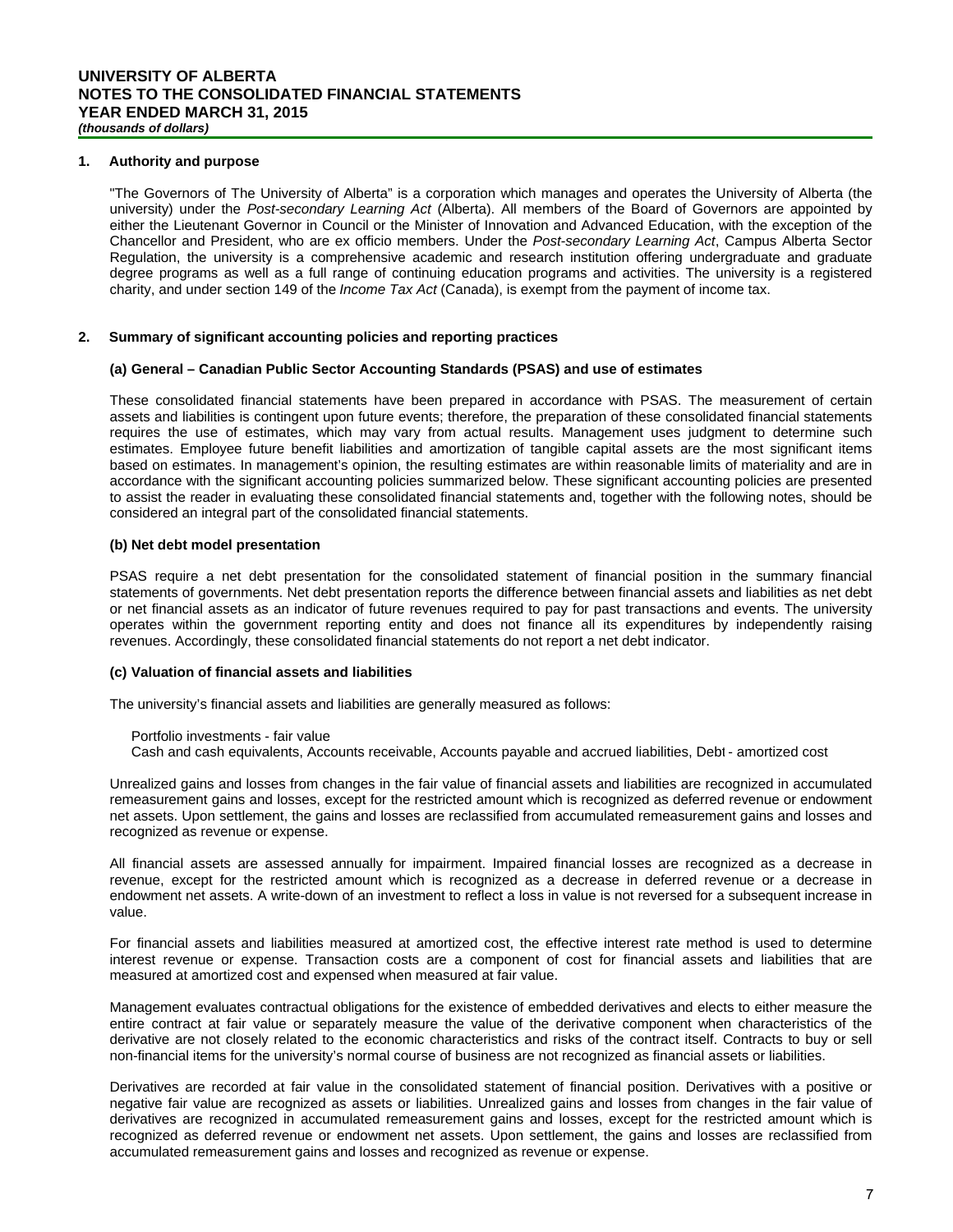#### **2. Summary of significant accounting policies and reporting practices (continued)**

#### **(d) Revenue recognition**

Revenues are reported on an accrual basis. Cash received for which services and products have not been provided is recognized as deferred revenue.

#### **Government grants, non-government grants and donations**

Government transfers are referred to as government grants.

Restricted grants and donations are recognized as deferred revenue if the terms for use, or the terms along with the university's actions and communications as to the use, create a liability. These grants and donations are recognized as revenue when the terms are met. If the grants and donations are used to acquire or construct tangible capital assets revenue will be recognized over the useful life of the tangible capital assets.

Government grants without terms for the use of the grant are recognized as revenue when the university is eligible to receive the funds. Unrestricted non-government grants and donations are recognized as revenue in the year received or in the year the funds are committed to the university if the amount can be reasonably estimated and collection is reasonably assured.

In kind donations of services and materials are recognized at fair value when a fair value can be reasonably determined. Volunteers as well as university staff contribute an indeterminable number of hours per year to assist the university in carrying out its mission; such contributed services are not recognized in these consolidated financial statements.

#### **Grants and donations related to land**

Grants and donations for the purchase of land are recognized as deferred revenue when received and recognized as revenue when the land is purchased. An in kind grant or donation of land is recognized as revenue at the fair value of the land when a fair value can be reasonably determined. When the fair value cannot be reasonably determined, the in kind grant or donation is recorded at nominal value.

#### **Endowments**

Donations that must be maintained in perpetuity are recognized as a direct increase in endowment net assets when received or receivable. Investment income and unrealized gains and losses that also must be maintained in perpetuity are recognized as endowment net assets when received or receivable.

#### **Investment income**

Investment income includes dividends, interest income and realized gains and losses on the sale of portfolio investments. Unrealized gains and losses on portfolio investments from unrestricted grants and donations are recognized in accumulated remeasurement gains and losses until settlement. Once realized, these gains and losses are recognized as investment income. Investment income from restricted grants and donations is recognized as deferred revenue when the terms for use create a liability, and is recognized as revenue when the terms of the grant or donation are met.

#### **(e) Inventories**

Inventories held for resale are valued at the lower of cost and expected net realizable value and are determined using the weighted average method.

#### **(f) Tangible capital assets**

Tangible capital asset acquisitions are recorded at cost, which includes amounts that are directly related, such as design, construction, development, improvement or betterment of the asset. Cost includes overhead directly attributable to construction and development.

The cost less residual value of the tangible capital assets, excluding land, is amortized on a straight-line basis over the estimated useful lives as follows:

| Buildings and utilities            | 10 - 40 years |
|------------------------------------|---------------|
| Equipment, furnishings and systems | 3 - 10 years  |
| Learning resources                 | 10 years      |

Tangible capital asset write-downs are recorded when conditions indicate they no longer contribute to the university's ability to provide services, or when the value of future economic benefits associated with the tangible capital assets are less than their net book value. Net write-downs are recognized as expense.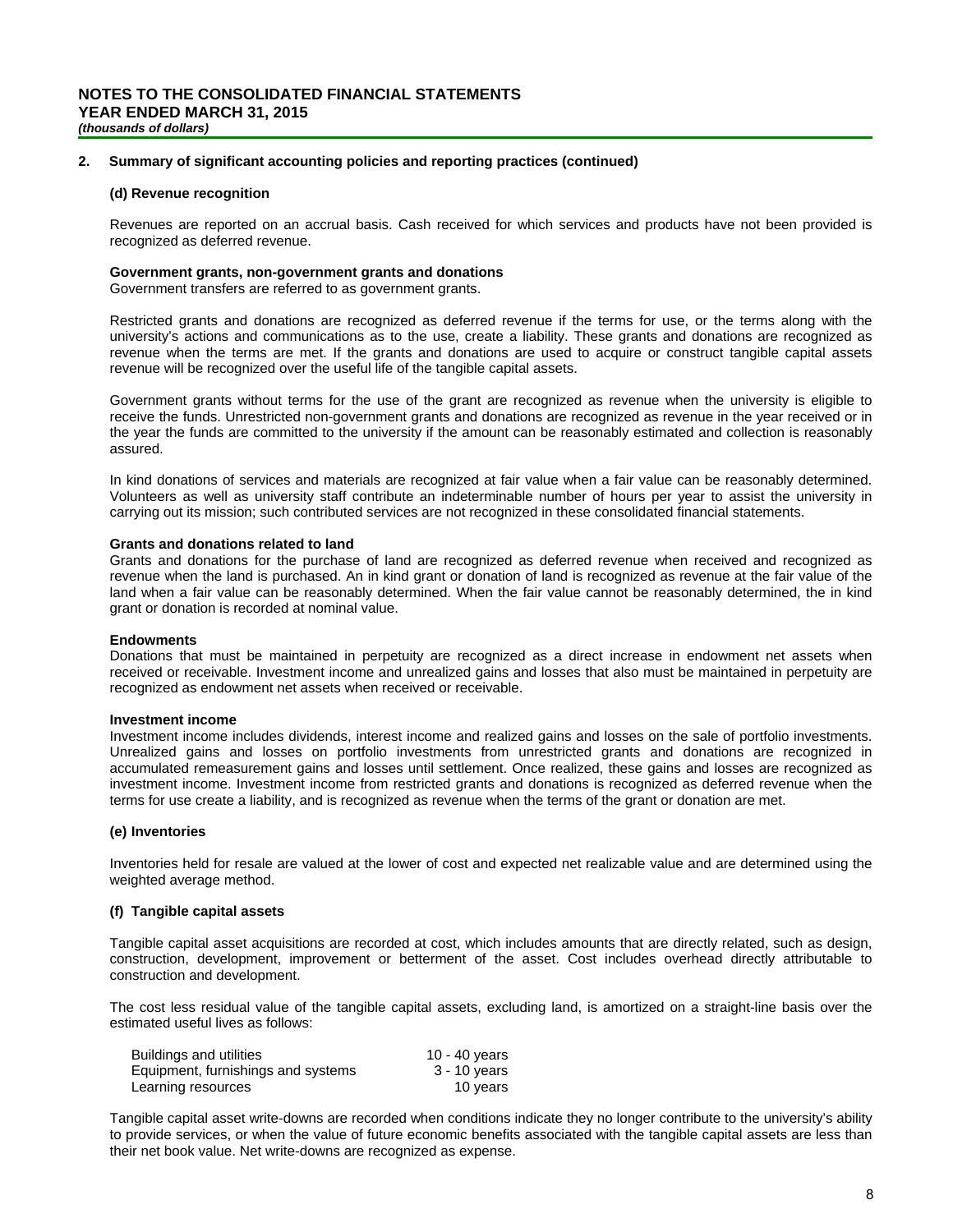#### **2. Summary of significant accounting policies and reporting practices (continued)**

#### **(g) Employee future benefits**

#### **Pension**

The university participates with other employers in the Public Service Pension Plan (PSPP) and the Universities Academic Pension Plan (UAPP). These pension plans are multi-employer defined benefit pension plans that provide pensions for the university's participating employees based on years of service and earnings.

Pension expense for the UAPP is actuarially determined using the projected benefit method prorated on service and is allocated to each participating employer based on their respective percentage of employer contributions. Actuarial gains and losses on the accrued benefit obligation are amortized over the expected average remaining service life of the related employee group.

The university does not have sufficient plan information on the PSPP to follow the standards for defined benefit accounting, and therefore follows the standards for defined contribution accounting. Accordingly, pension expense recorded for the PSPP is comprised of employer contributions to the plan that are required for its employees during the year, which are calculated based on actuarially pre-determined amounts that are expected, along with investment income, to provide the plan's future benefits.

# **Long-term disability**

The cost of providing non-vesting and non-accumulating employee future benefits for compensated absences under the university's long-term disability plans is charged to expense in full when the event occurs which obligates the university to provide the benefits. The cost of these benefits is actuarially determined using the accumulated benefit method, a discount rate based on the university's cost of borrowing and management's best estimate of the retirement ages of employees, expected health care costs and the period of employee disability. Actuarial gains and losses on the accrued benefit obligation are amortized over the average expected period the benefits will be paid.

#### **Early retirement**

The cost of providing accumulating post-employment benefits under the university's early retirement plans is charged to expense over the period of service provided by the employee. The cost of these benefits is actuarially determined using the projected benefit method prorated on services, a discount rate based on the university's cost of borrowing and management's best estimate of expected health care, dental care, life insurance costs and the period of benefit coverage. Actuarial gains and losses on the accrued benefit obligation are amortized over the expected average remaining service life of the related employee group.

#### **Supplementary retirement plans**

The university provides non-contributory defined benefit supplementary retirement benefits to executive based on years of service and earnings. The expense for these plans is actuarially determined using the projected benefit method prorated on service. Actuarial gains and losses on the accrued benefit obligation are amortized over the expected average remaining service life of the related employee group.

The university provides non-contributory defined contribution supplementary retirement benefits to eligible executive and academic staff based on years of service and earnings. The expense for this plan is the employer's current year contribution to the plan as calculated in accordance with the plan rules.

# **Administrative/professional leave**

The university provides for certain executive to accrue a paid leave of absence at the end of their executive appointment. The expense for these plans is actuarially determined using the projected benefit method prorated on service. Actuarial gains and losses on the accrued benefit obligation are amortized over the expected average remaining service life of the related employee group.

#### **General illness**

The cost of providing non-vesting and non-accumulating compensated absences to a maximum of 26 weeks (academic staff) or 120 days (support staff) under the university's general illness plans is charged to expense in full when the event occurs which obligates the university to provide the benefits. The cost of these benefits is actuarially determined using the accumulated benefit method and management's best estimate of the period of employee disability.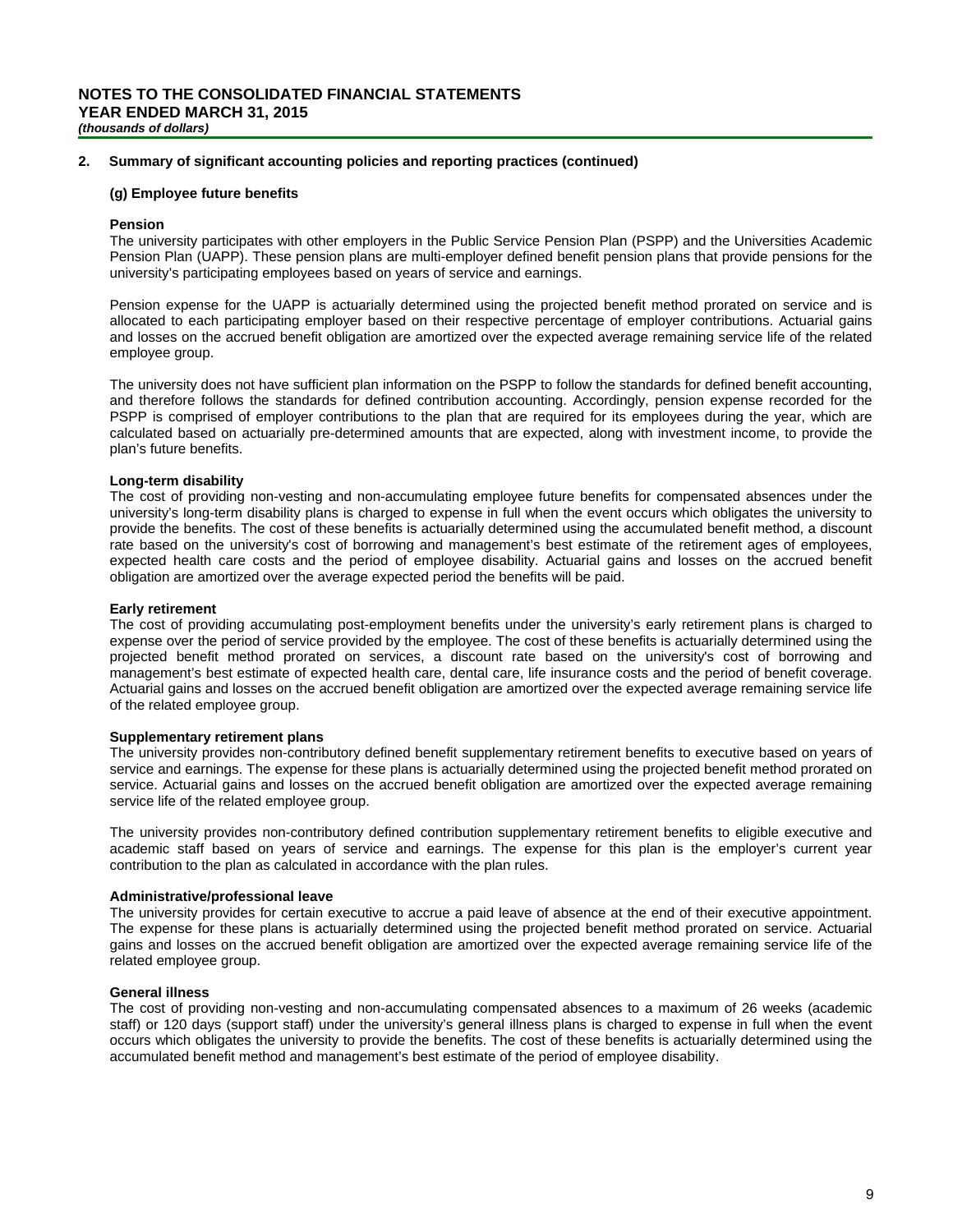# **2. Summary of significant accounting policies and reporting practices (continued)**

# **(h) Investment in government partnerships**

Proportionate consolidation is used to record the university's share of the following government partnerships:

- Northern Alberta Clinical Trials and Research Centre (50% interest) a joint venture with Alberta Health Services to support the shared missions of Alberta Health Services and the university for collaborative clinical research.
- TEC Edmonton (50% interest) a joint venture with Edmonton Economic Development Corporation to stimulate entrepreneurialism, advance corporate development and accelerate commercialization of new ideas and technologies that benefit society.
- Tri-University Meson Facility (TRIUMF) (8.33% interest) a joint venture with eleven other universities to operate a sub-atomic physics research facility.
- Western Canadian Universities Marine Sciences Society (20% interest) provides research infrastructure in the marine sciences for member universities and the world-wide scientific community.

These government partnerships are not material to the university's consolidated financial statements; therefore, separate condensed financial information is not presented.

#### **(i) Investment in government business enterprises**

Effective March 11, 2015, the university established a wholly owned government business enterprise, University of Alberta Property Trust Inc. Government business enterprises are included in the consolidated financial statements using the modified equity method. As at March 31, 2015, this entity had no transactions.

# **(j) Expense by function**

The university uses the following categories of functions on its consolidated statement of operations:

#### **Learning**

Expenses relating to support for the academic functions of the university both directly and indirectly. This function includes expenses incurred by faculties for their scholarly activities and learning administrative services.

# **Research**

Expenses for research activities funded by externally sponsored research funds intended for specific research purposes as well as internal funds designated for research related spending. Other expenses associated with this function include costs such as research administration and research related amortization.

#### **Facility operations and maintenance**

Expenses relating to maintenance and renewal of facilities that house the teaching, research and administrative activities within the university. These include utilities, facilities administration, building maintenance, custodial services, landscaping and grounds keeping, as well as major repairs and renovations.

#### **Special purpose**

Expenses for student awards and bursaries and other programs involving teaching and learning, and community service specifically funded by restricted grants and donations.

# **Ancillary services**

Expenses relating to services and products provided to the university community and to external individuals and organizations. Services include the university bookstore, parking services, utilities and student residences.

# **(k) Future accounting changes**

In March 2015, the Public Sector Accounting Board issued PS 2200 - Related party disclosures and PS 3420 Inter-entity transactions. These accounting standards are effective for fiscal years starting on or after April 1, 2017.

- PS 2200 Related party disclosures defines a related party and identifies disclosures for related parties and related party transactions, including key management personnel and close family members.
- PS 3420 Inter-entity transactions, establishes standards on how to account for and report transactions between public sector entities that comprise a government's reporting entity from both a provider and recipient perspective.

Management is currently assessing the impact of these new standards on the consolidated financial statements. The university discloses transactions and balances related to the Government of Alberta in (note 16).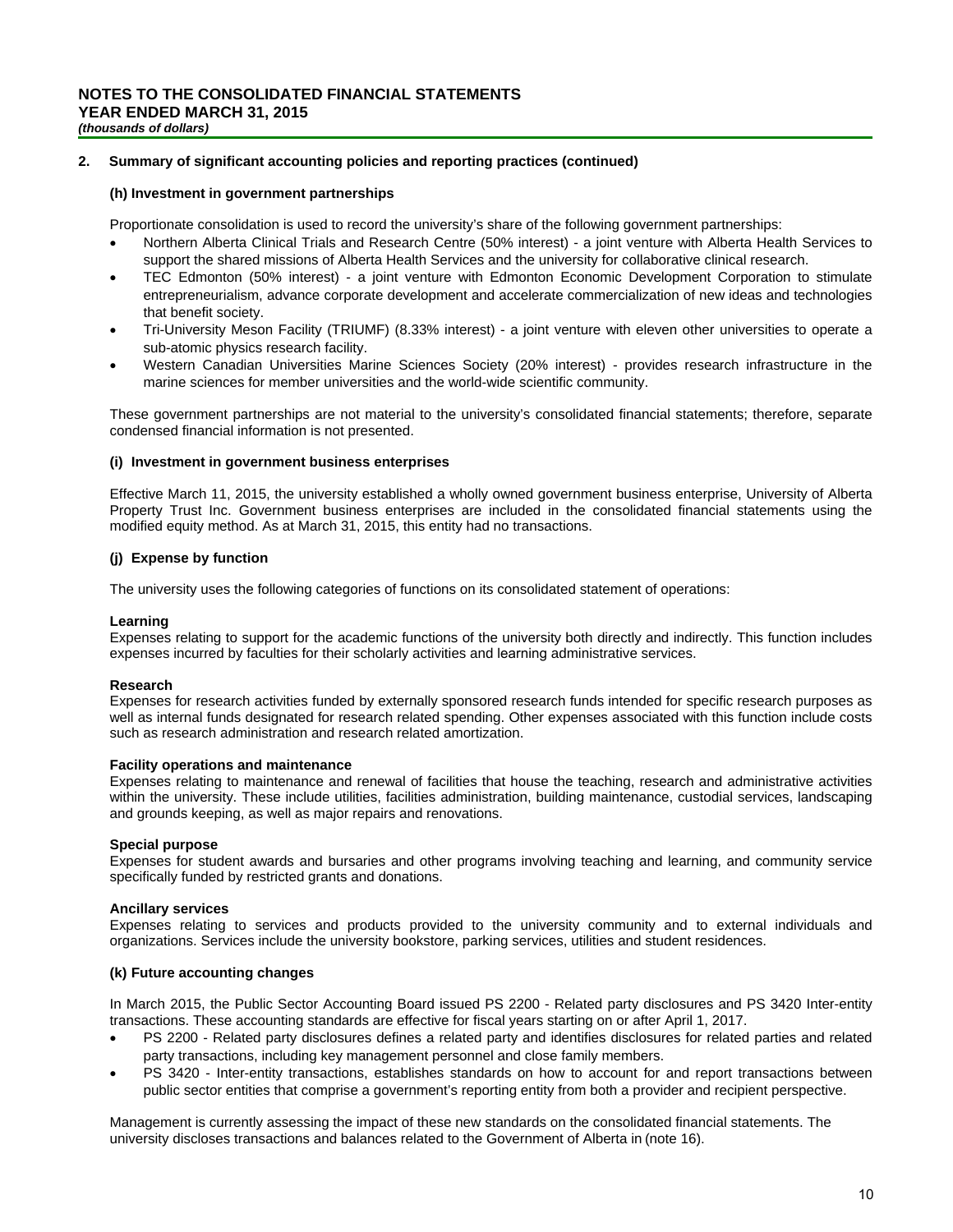# **3. Change in accounting standard**

In June 2010, the Public Sector Accounting Board issued PS 3260 (Liability for Contaminated Sites). This accounting standard is effective for fiscal years starting on or after April 1, 2014. Contaminated sites are a result of contamination being introduced into air, soil, water, sediment of material (chemical, organic, radioactive) or live organism that exceeds an environmental standard. The adoption of this standard did not result in any adjustments to these consolidated financial statements.

#### **4. Cash and cash equivalents**

|                    | 2015   |     | 2014   |
|--------------------|--------|-----|--------|
| Cash               | 26,569 | -\$ | 20,202 |
| Money market funds | 31,394 |     | 4,986  |
|                    | 57,963 | \$  | 25,188 |

Money market funds also include short-term notes and treasury bills with a maturity less than three months from the date of acquisition.

# **5. Portfolio investments**

|                                         | 2015          | 2014          |
|-----------------------------------------|---------------|---------------|
| <b>Fair value</b>                       |               |               |
| Cash and money market funds             | \$<br>551,101 | \$<br>601,750 |
| Floating rate notes                     | 6,982         | 115,317       |
| Canadian government and corporate bonds | 214,477       | 175,505       |
| Canadian equity                         | 339,872       | 283,084       |
| Foreign equity                          | 718,715       | 574,741       |
| Pooled hedge funds                      | 74,641        | 64,516        |
| Real estate funds                       | 70,090        | 65,113        |
|                                         | 1,975,878     | 1,880,026     |
| Other at amortized cost                 | 6,418         | 3,138         |
|                                         | \$1,982,296   | \$1,883,164   |

As at March 31, 2015, the average effective yields and the terms to maturity are as follows:

- Money market funds: 1.11% (2014 1.29%); term to maturity: less than one year.
- Canadian government and corporate bonds: 0.75% (2014 1.99%); terms to maturity: range from less than one year to more than 10 years.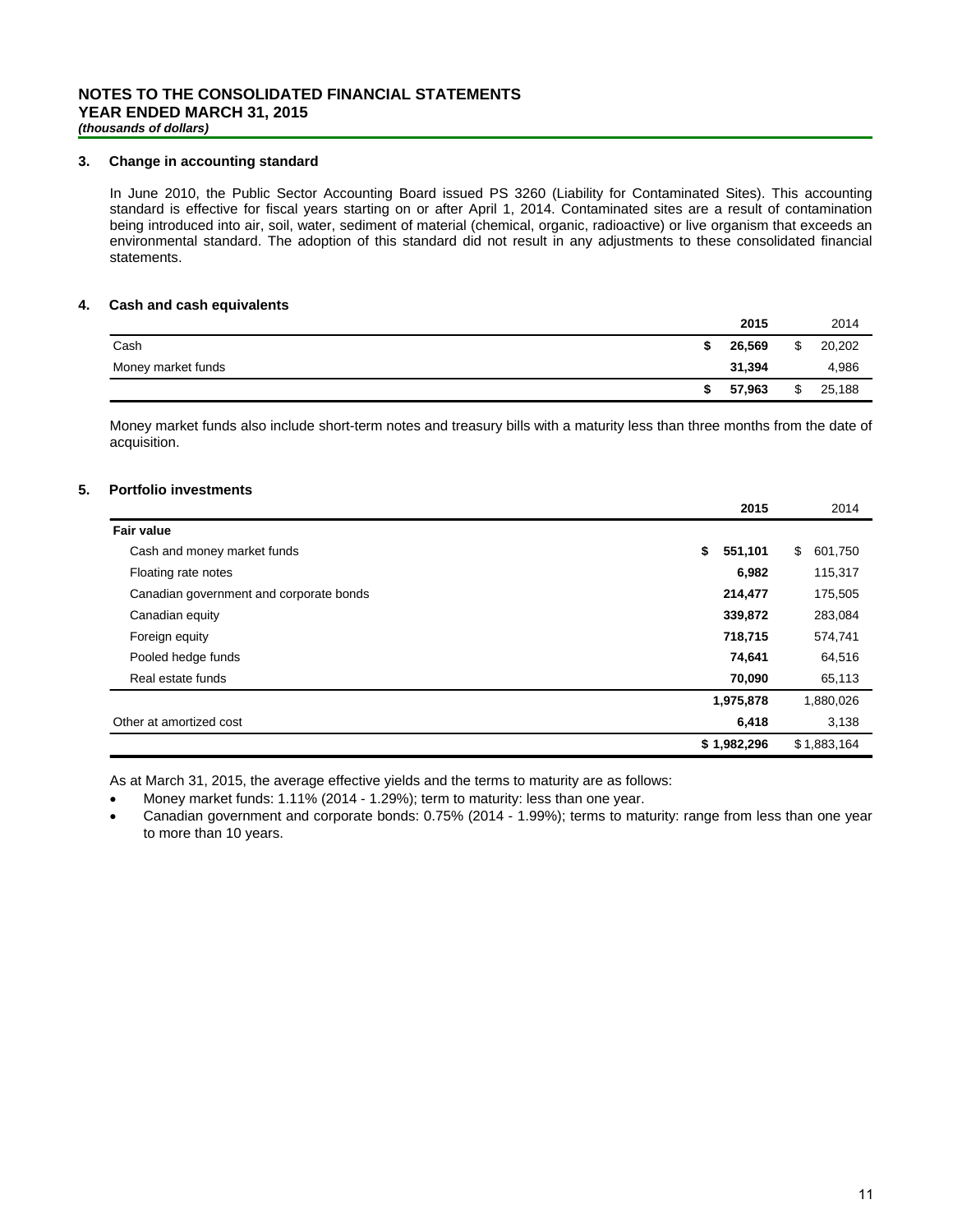# **5. Portfolio investments (continued)**

The categorization of portfolio investments measured subsequent to initial recognition at fair value are grouped into levels 1 to 3 based on the degree to which the fair value is observable is as follows:

| 2015                                    |               |               |                          |               | 2014                     |                    |                          |               |
|-----------------------------------------|---------------|---------------|--------------------------|---------------|--------------------------|--------------------|--------------------------|---------------|
|                                         | Level 1 $(1)$ | Level $2(2)$  | Level $3^{(3)}$          | <b>Total</b>  | Level 1                  | Level <sub>2</sub> | Level 3                  | Total         |
| Cash and money market funds             | 12.888<br>\$  | 538,213<br>S  | \$<br>$\sim$             | 551,101<br>-S | 26,983<br>\$             | \$574.767          | S<br>$\sim$              | \$<br>601.750 |
| Floating rate notes                     |               | ٠             | 6,982                    | 6,982         | $\sim$                   | 108.725            | 6,592                    | 115,317       |
| Canadian government and corporate bonds |               | 214,477       | $\overline{\phantom{a}}$ | 214,477       | $\overline{\phantom{a}}$ | 175,505            | $\overline{\phantom{0}}$ | 175,505       |
| Canadian equity                         | 330,825       | ٠             | 9,047                    | 339,872       | 277,305                  | -                  | 5,779                    | 283,084       |
| Foreign equity                          | 712.541       | ٠             | 6,174                    | 718.715       | 574,741                  |                    | $\overline{\phantom{0}}$ | 574,741       |
| Pooled hedge funds                      | ٠             | 74,641        |                          | 74.641        | -                        | 64.516             | $\overline{\phantom{0}}$ | 64.516        |
| Real estate funds                       | 2,274         | ٠             | 67,816                   | 70,090        | 8,574                    | ۰                  | 56,539                   | 65,113        |
|                                         | \$1.058.528   | 827.331<br>\$ | 90.019<br>s.             | \$1.975.878   | \$887.603                | \$923.513          | \$68.910                 | \$1.880.026   |

The fair value measurements are those derived from:

 $(1)$  Quoted prices in active markets for identical assets.

Inputs other than quoted prices included within level 1 that are observable for the assets, either directly (i.e as prices) or indirectly (i.e derived from prices).

(3) Valuation techniques that include inputs for the assets that are not based on observable market data (unobservable inputs).

The changes in fair value of level 3 portfolio investments are as follows:

|                                             |    | 2015           |     | 2014       |
|---------------------------------------------|----|----------------|-----|------------|
| Balance, beginning of year                  | S  | 68,910         | S   | 153,434    |
| Unrealized gains                            |    | 10,813         |     | 24,059     |
| Purchases                                   |    | 11,031         |     | 2,904      |
| Proceeds on sale                            |    | (735)          |     | (3,620)    |
| Floating rate notes from level 3 to level 2 |    | $\blacksquare$ |     | (108, 725) |
| Other                                       |    | $\blacksquare$ |     | 858        |
|                                             | \$ | 90,019         | \$. | 68,910     |

#### **6. Financial risk management**

The university is exposed to the following risks:

#### **Market price risk**

Market price risk is the risk that the value of a financial instrument will fluctuate as a result of changes in market prices, whether those changes are caused by factors specific to the individual security, its issuer or general market factors affecting all securities. To manage this risk, the university has policies and procedures in place governing asset mix, diversification, exposure limits, credit quality and performance measurement. The university's Investment Committee, a subcommittee of the Board of Governors, has the delegated authority for oversight of the university's portfolio investments. The university's management for risk has not changed from prior year.

The university assesses its portfolio sensitivity to a percentage increase or decrease in the market prices. The sensitivity rate is determined using the historical annualized standard deviation for the total Unitized Endowment Pool over a four year period as determined by the BNY Mellon Asset Servicing consulting report. At March 31, 2015, if market prices had a 7.0% (2014 - 7.7%) increase or decrease, with all other variables held constant, the increase or decrease in accumulated remeasurement gains and losses and endowment net assets for the year would be \$82,705 (2014 - \$76,917).

#### **Foreign exchange risk**

The university is exposed to foreign exchange risk on portfolio investments that are denominated in foreign currencies, specifically U.S dollars. The university does not use currency hedging or currency forward contracts or any other type of derivative financial instruments for trading or speculative purposes.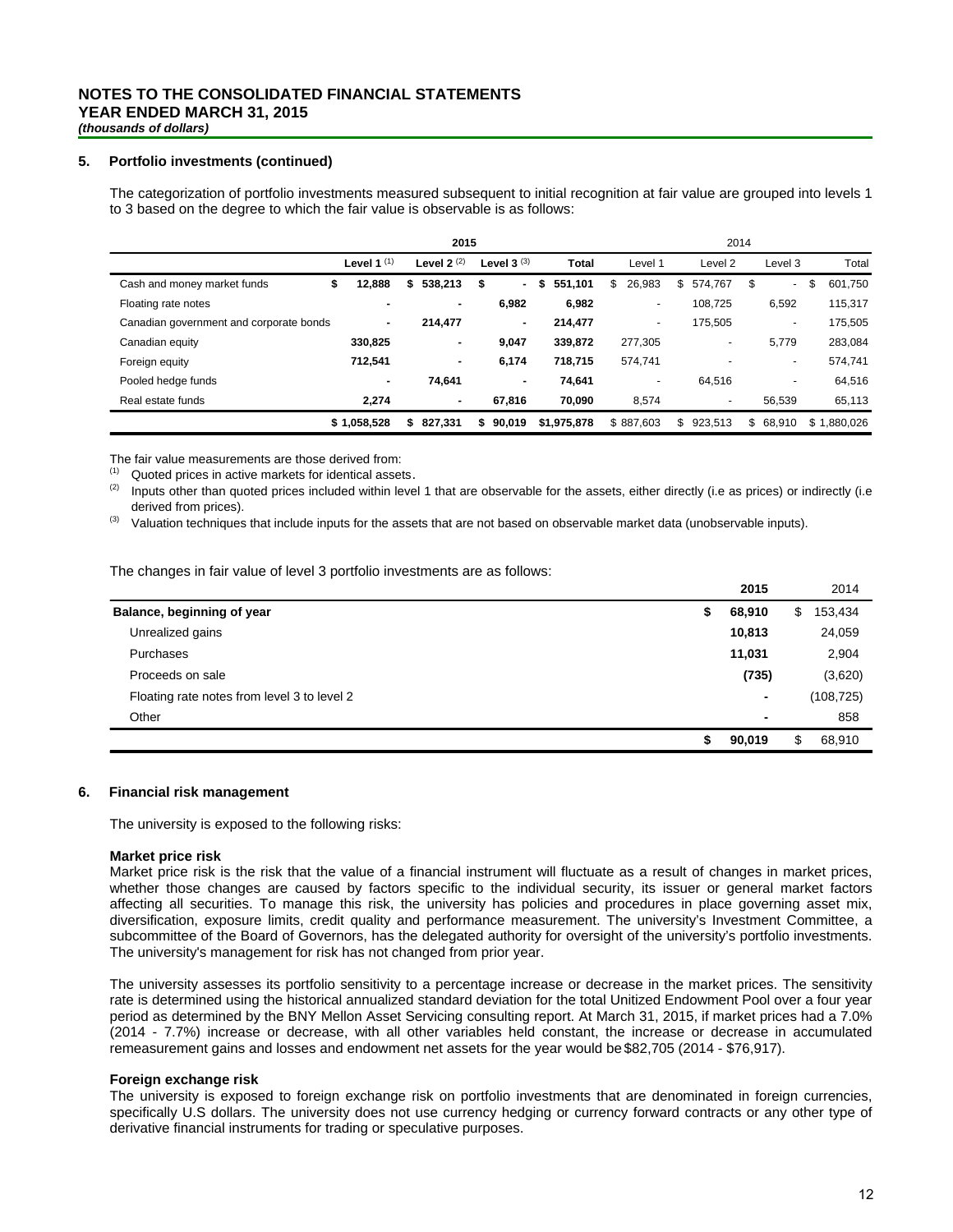# **6. Financial risk management (continued)**

#### **Credit risk**

The university is exposed to credit risk on portfolio investments arising from the potential failure of a counterparty, debtor or issuer to honour its contractual obligations. To manage this risk, the university has established an investment policy with required minimum credit quality standards and issuer limits. The credit risk from accounts receivable is low as the majority of balances are due from government agencies and corporate sponsors.

The distribution of money market funds (including floating rate notes) by risk rating area are as follows:

- Money market funds: R-1(high) 76.0% (2014 76.9%); R-1(mid) 24.0% (2014 23.1%).
- Bonds: AAA 95.4% (2014 25.4%); AA 2.9% (2014 35.5%); A 0.0% (2014 32.9%); BBB 0.0% (2014 1.4%); not rated 1.7% (2014 - 4.8%).

#### **Liquidity risk**

The university maintains a portfolio of short-term investments with rolling maturity dates to manage short-term cash requirements. The university maintains a short-term line of credit to ensure that funds are available to meet current and forecasted financial requirements. In 2015, the line of credit was not drawn upon.

#### **Interest rate risk**

Interest rate risk is the risk to the university's earnings that will be affected by the fluctuation and degree of volatility in interest rates. This risk is managed by investment policies that limit the term to maturity of certain fixed income instruments that the university holds. Interest rate risk on the university's debt is managed through fixed interest rate agreements with Alberta Capital Finance Authority (note 9).

The maturity and effective market yield of interest bearing investments are as follows:

|                                         | < 1 year                 | 1 - 5 years              | > 5 years                | Average<br>effective<br>market yield |
|-----------------------------------------|--------------------------|--------------------------|--------------------------|--------------------------------------|
|                                         | %                        | %                        | %                        | %                                    |
| Money market funds                      | 100.0                    | $\overline{\phantom{a}}$ | $\overline{\phantom{a}}$ | 1.1                                  |
| Canadian government and corporate bonds | 16.6                     | 48.2                     | 35.2                     | 0.8                                  |
| Floating rate notes                     | $\overline{\phantom{a}}$ | 95.9                     | 4.1                      | 0.5                                  |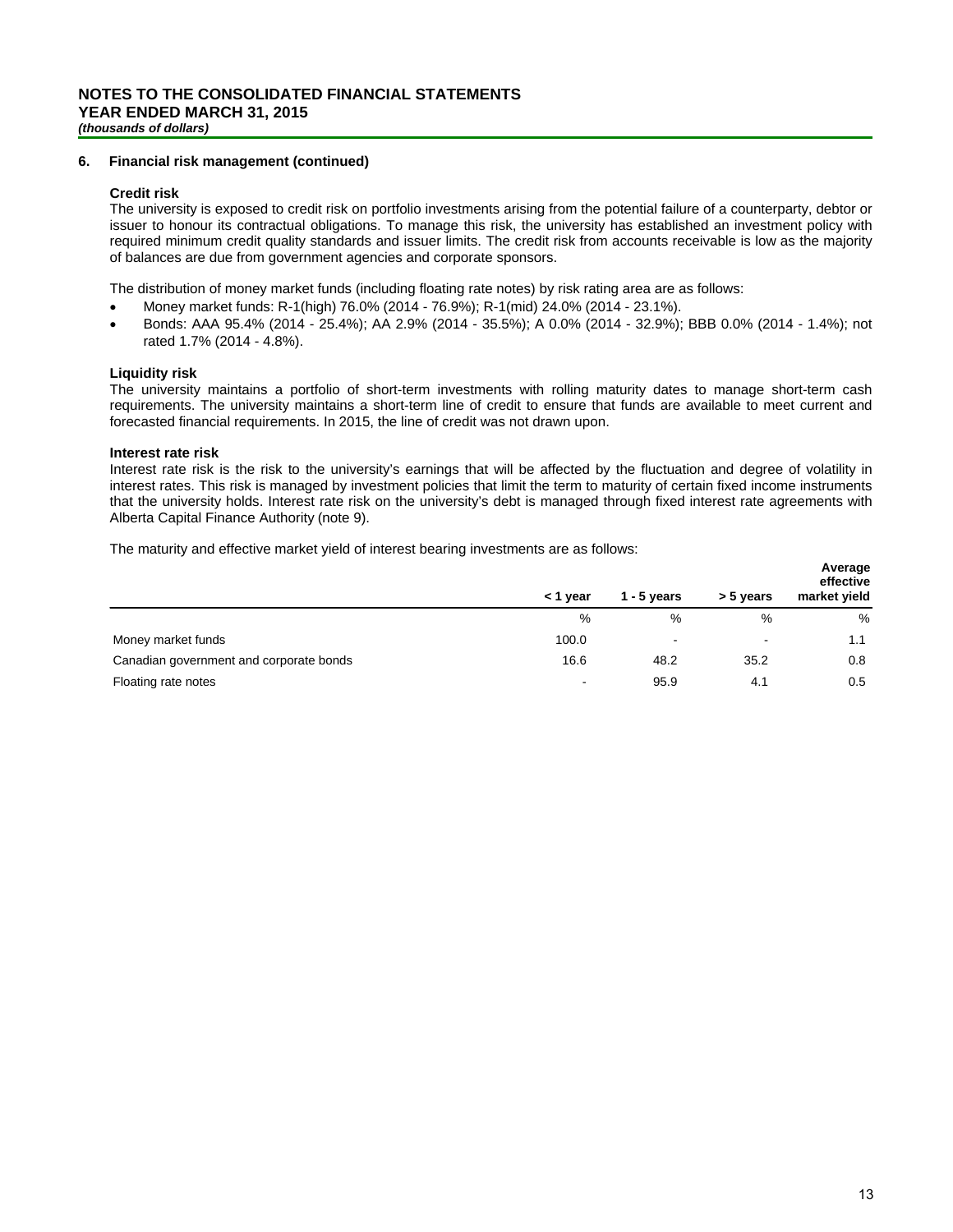# **NOTES TO THE CONSOLIDATED FINANCIAL STATEMENTS YEAR ENDED MARCH 31, 2015** *(thousands of dollars)*

# **7. Tangible capital assets**

|                                 | 2015                                                                                                      |                 |  |               |                |        |             |  |
|---------------------------------|-----------------------------------------------------------------------------------------------------------|-----------------|--|---------------|----------------|--------|-------------|--|
|                                 | <b>Buildings</b><br>Equipment,<br>furnishings<br>Learning<br>and<br>utilities<br>and systems<br>resources |                 |  | Land          | Total          |        |             |  |
| Cost                            |                                                                                                           |                 |  |               |                |        |             |  |
| Beginning of year               | \$3,227,490                                                                                               | \$<br>1,230,750 |  | \$<br>360,319 | \$             | 88,533 | \$4,907,092 |  |
| Acquisitions                    | 120,143                                                                                                   | 60,560          |  | 19,749        |                | 250    | 200,702     |  |
| Disposals                       | (40)                                                                                                      | (9, 122)        |  |               | $\blacksquare$ |        | (9, 162)    |  |
|                                 | 3,347,593                                                                                                 | 1,282,188       |  | 380,068       |                | 88,783 | 5,098,632   |  |
| <b>Accumulated amortization</b> |                                                                                                           |                 |  |               |                |        |             |  |
| Beginning of year               | 1,008,629                                                                                                 | 897,807         |  | 261,108       |                | -      | 2,167,544   |  |
| Amortization expense            | 84,227                                                                                                    | 66,934          |  | 18,025        |                | ٠      | 169,186     |  |
| <b>Disposals</b>                | (40)                                                                                                      | (8, 136)        |  |               | $\blacksquare$ | ٠      | (8, 176)    |  |
|                                 | 1,092,816                                                                                                 | 956,605         |  | 279,133       |                |        | 2,328,554   |  |
|                                 | \$2,254,777                                                                                               | \$<br>325,583   |  | \$<br>100,935 | \$             | 88,783 | \$2,770,078 |  |

|                          |                                      |                                          |         | 2014 |                       |              |             |
|--------------------------|--------------------------------------|------------------------------------------|---------|------|-----------------------|--------------|-------------|
|                          | <b>Buildings</b><br>and<br>utilities | Equipment,<br>furnishings<br>and systems |         |      | Learning<br>resources | Land         | Total       |
| Cost                     |                                      |                                          |         |      |                       |              |             |
| Beginning of year        | \$3,115,848                          | \$<br>1,197,978                          |         | \$   | 339,854               | \$<br>85,463 | \$4,739,143 |
| Acquisitions             | 111,642                              | 44,003                                   |         |      | 20,465                | 3,070        | 179,180     |
| <b>Disposals</b>         |                                      | (11, 231)                                |         |      |                       |              | (11, 231)   |
|                          | 3,227,490                            | 1,230,750                                |         |      | 360,319               | 88,533       | 4,907,092   |
| Accumulated amortization |                                      |                                          |         |      |                       |              |             |
| Beginning of year        | 931,481                              | 835,467                                  |         |      | 241,290               |              | 2,008,238   |
| Amortization expense     | 77,148                               |                                          | 72,185  |      | 19,818                |              | 169,151     |
| <b>Disposals</b>         |                                      |                                          | (9,845) |      |                       |              | (9,845)     |
|                          | 1,008,629                            | 897,807                                  |         |      | 261,108               |              | 2,167,544   |
|                          | \$2,218,861                          | \$<br>332,943                            |         | \$   | 99,211                | \$<br>88,533 | \$2,739,548 |

Included in buildings and utilities is \$150,572 (2014 - \$145,612) recorded as construction in progress, which is not amortized as the assets are not in service.

Acquisitions include in kind donations in the amount of \$19,088 (2014 - \$28,215).

The university holds library permanent collections and other permanent collections which include works of art, museum specimens, archival materials and maps. These collections are expensed and therefore are not included in tangible capital assets.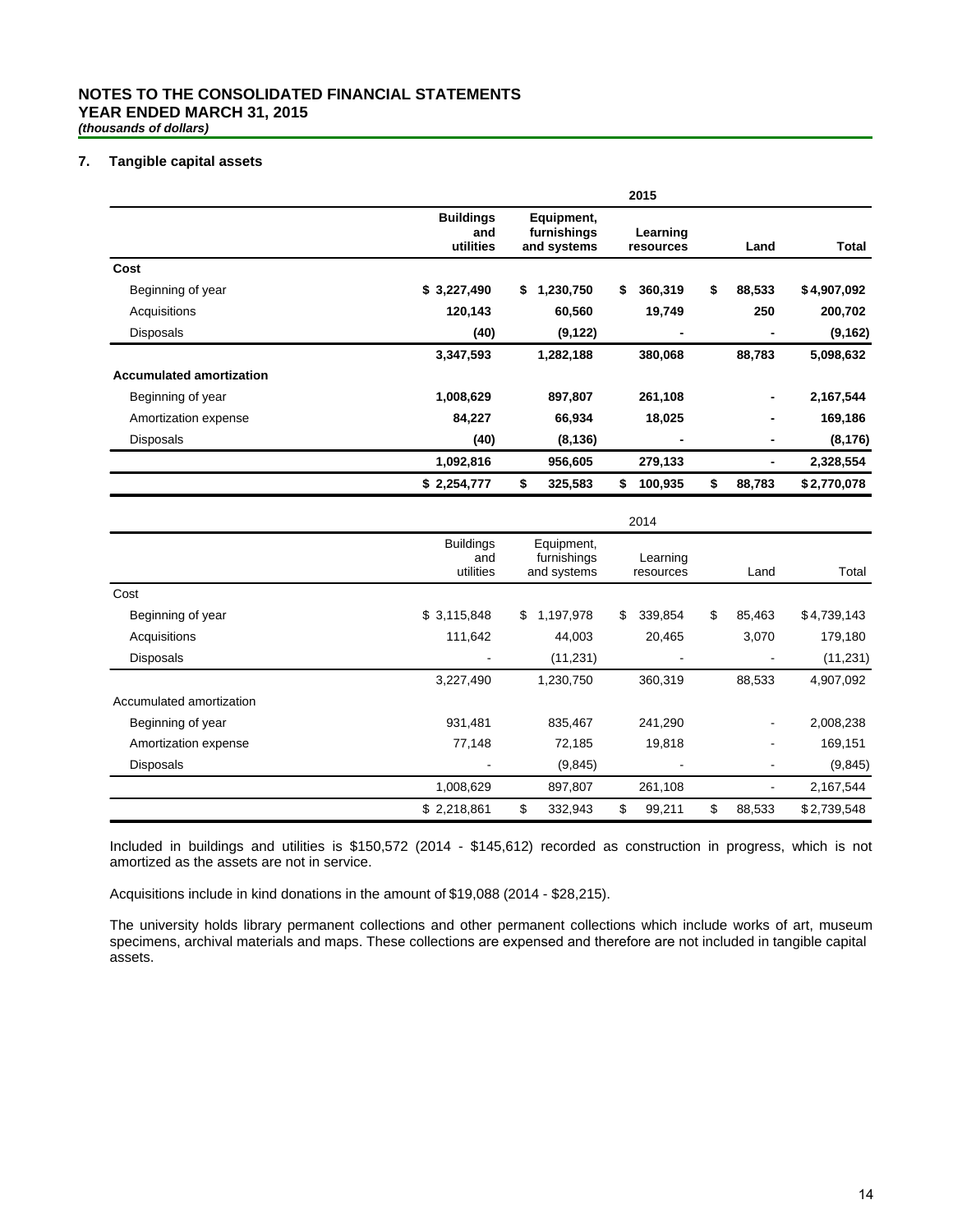# **NOTES TO THE CONSOLIDATED FINANCIAL STATEMENTS YEAR ENDED MARCH 31, 2015**

*(thousands of dollars)*

# **8. Employee future benefit liabilities**

|                                   |                   | 2015                           |               | 2014              |    |                              |    |         |
|-----------------------------------|-------------------|--------------------------------|---------------|-------------------|----|------------------------------|----|---------|
|                                   | Academic<br>staff | <b>Support</b><br>staff        | <b>Total</b>  | Academic<br>staff |    | Support<br>staff             |    | Total   |
| <b>UAPP</b>                       | \$<br>167,833     | \$<br>$\overline{\phantom{0}}$ | \$<br>167,833 | \$<br>170,303     | \$ | ٠                            | \$ | 170,303 |
| Long-term disability              | 7,700             | 19,529                         | 27,229        | 8,166             |    | 19,529                       |    | 27,695  |
| Early retirement                  | 8                 | 25,265                         | 25,273        | 28                |    | 24.485                       |    | 24,513  |
| SRP (defined contribution)        | 16,526            | ٠                              | 16,526        | 13,663            |    | $\qquad \qquad \blacksquare$ |    | 13,663  |
| SRP (defined benefit)             | 9,259             | ٠                              | 9,259         | 8,528             |    | ٠                            |    | 8,528   |
| Administrative/professional leave | 4,792             | ٠                              | 4,792         | 4,340             |    | $\qquad \qquad \blacksquare$ |    | 4,340   |
| General illness                   | 1,577             | 900                            | 2,477         | 742               |    | 519                          |    | 1,261   |
|                                   | \$<br>207,695     | \$<br>45.694                   | \$253,389     | \$<br>205,770     | \$ | 44.533                       | \$ | 250,303 |

# **(a) Defined benefit plans accounted for on a defined benefit basis**

# **Universities Academic Pension Plan (UAPP)**

The UAPP is a multi-employer contributory joint defined benefit pension plan for academic staff members. An actuarial valuation of the UAPP was carried out as at December 31, 2012 and was then extrapolated to March 31, 2015, resulting in a UAPP deficit of \$1,129,894 (2014 - \$1,056,921) consisting of a pre-1992 deficit (\$883,098) and a post-1991 deficit (\$246,796). The university's portion of the UAPP deficit has been allocated based on its percentage of the plan's total employer contributions for the year.

The unfunded deficit for service prior to January 1, 1992 is financed by additional contributions of 1.25% (2014 - 1.25%) of salaries by the Government of Alberta. Employees and employers equally share the balance of the contributions of 2.87% (2014 - 2.87%) of salaries required to eliminate the unfunded deficit by December 31, 2043. The Government of Alberta's obligation for the future additional contributions is \$313,536 at March 31, 2015. The unfunded deficit for service after December 31, 1991 is financed by special payments of 5.79% (2014 - 5.54%) of pensionable earnings shared equally between employees and employers until December 31, 2027.

# **Long-term disability (LTD) and general illness (GI)**

The university provides long-term disability and general illness defined benefits to its academic and support staff. The most recent actuarial valuation for these benefits was as at March 31, 2015. The long-term disability plans provide pension and non-pension benefits after employment, but before the employee's normal retirement date. The general illness plan provides similar benefits but for a maximum of 26 weeks (academic staff) or 120 days (support staff).

# **Early retirement**

The early retirement benefits for support staff include bridge benefits and a retirement allowance. Bridge benefits allow eligible employees who retire early to continue participating in several staff benefit programs between the date of early retirement and the end of the month in which the employee turns 65. Benefits include group life insurance, employee family assistance program, supplementary health care and dental care. The support staff retirement allowance provides eligible employees (those with 20 years of pensionable service at retirement date) one week's base pay per full year of employment to a maximum 25 days pay. The early retirement benefit for academic staff was for bridge benefits and was terminated in 2004. Participants already receiving these benefits when the benefit was terminated will continue to receive bridge benefits under the original terms. An actuarial valuation of these benefits was carried out as at March 31, 2015.

#### **Supplementary retirement plans (SRP)**

The university provides non-contributory defined benefit supplementary retirement benefits to executive. The SRP obligation is calculated based on assumptions, including inflation, which are prescribed each month by the Canadian Institute of Actuaries. An actuarial valuation of these benefits was carried out as at March 31, 2015.

#### **Administrative/professional leave (leave)**

The university provides for certain executive to accrue a paid leave at the end of their executive appointment. Upon completing their term of service, the individual's salary and benefits in effect at the end of the service are paid for the duration of the leave. The leave obligation is calculated based on assumptions, including inflation, which are prescribed each month by the Canadian Institute of Actuaries. An actuarial valuation of these benefits was carried out as at March 31, 2015.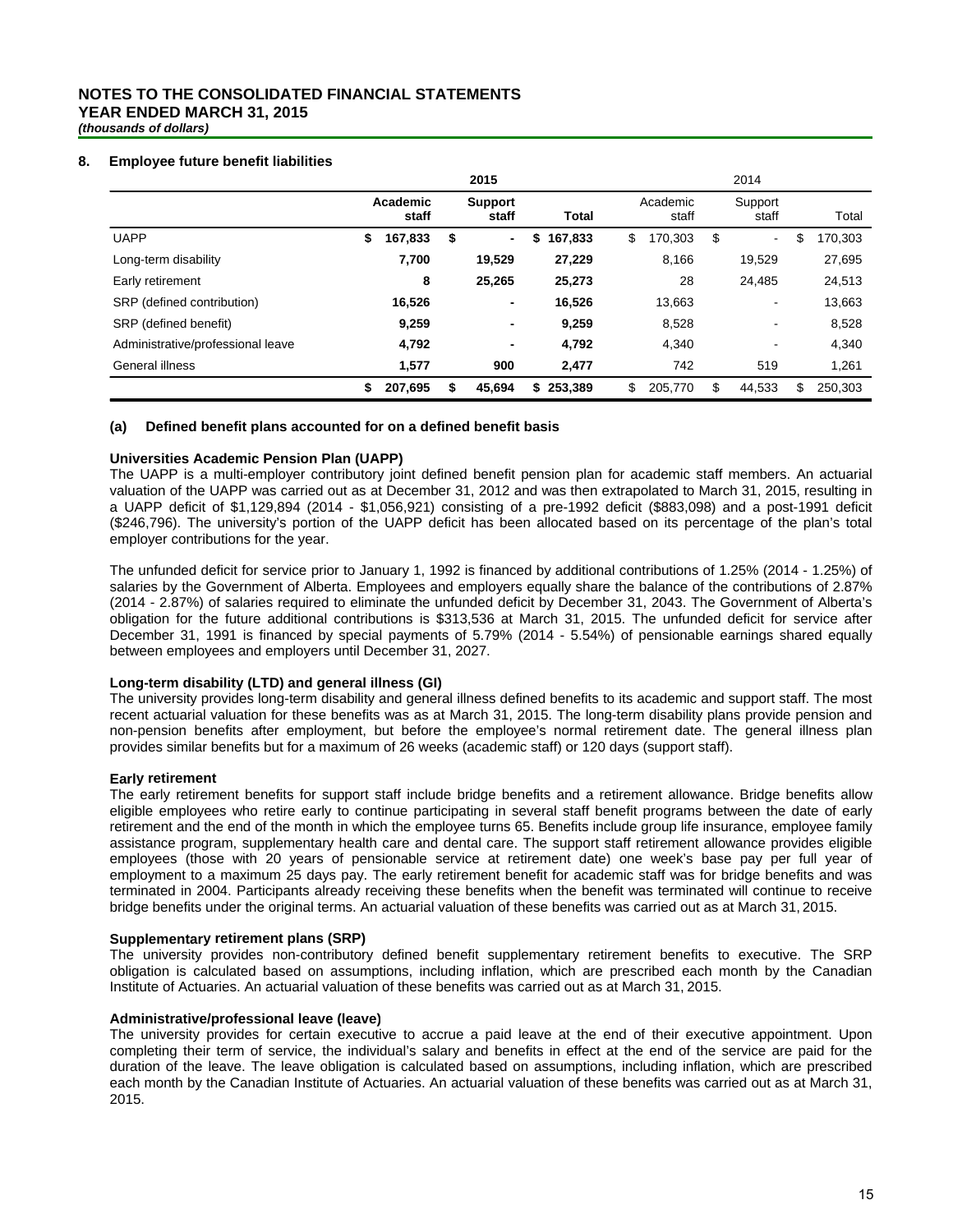# **8. Employee future benefit liabilities (continued)**

# **(a) Defined benefit plans accounted for on a defined benefit basis (continued)**

The expense and liability of these defined benefit plans are as follows:

|                                          |    |             |     |               | 2015 |                         |                     | 2014 |             |    |                       |     |                                    |                     |
|------------------------------------------|----|-------------|-----|---------------|------|-------------------------|---------------------|------|-------------|----|-----------------------|-----|------------------------------------|---------------------|
|                                          |    | <b>UAPP</b> |     | LTD, GI $(1)$ |      | Early<br>retirement (1) | SRP,<br>leave $(1)$ |      | <b>UAPP</b> |    | LTD.GI <sup>(1)</sup> |     | Early<br>Retirement <sup>(1)</sup> | SRP.<br>leave $(1)$ |
| <b>Expense</b>                           |    |             |     |               |      |                         |                     |      |             |    |                       |     |                                    |                     |
| Current service cost                     | \$ | 37,272 \$   |     | 11,830        | - \$ | 1,094                   | \$<br>1,326         | \$   | 38,731      | \$ | 12,272                | -\$ | 1,100                              | \$<br>1,756         |
| Interest cost                            |    | 12,940      |     | 1,841         |      | 1,170                   | 587                 |      | 13,437      |    | 1,878                 |     | 1,210                              | 593                 |
| Amortization of actuarial (gains) losses |    | 1,830       |     | 543           |      | (181)                   | (485)               |      | 4,444       |    | 579                   |     | (64)                               | (16)                |
|                                          | \$ | 52,042      | \$  | 14,214        | - \$ | 2,083                   | \$1,428             | \$   | 56,612      | S. | 14,729                | \$  | 2,246                              | \$2,333             |
| Liability                                |    |             |     |               |      |                         |                     |      |             |    |                       |     |                                    |                     |
| <b>Accrued benefit obligation</b>        |    |             |     |               |      |                         |                     |      |             |    |                       |     |                                    |                     |
| Balance, beginning of year               | S  | 962.719     | -\$ | 30,980        | - \$ | 22,507                  | \$10,422            |      | \$864,438   | \$ | 31,042                | \$  | 22,925                             | \$10,099            |
| Current service cost                     |    | 37,272      |     | 11,830        |      | 1,094                   | 1,326               |      | 38,731      |    | 12,272                |     | 1,100                              | 1,756               |
| Interest cost                            |    | 64,556      |     | 1,841         |      | 1,170                   | 587                 |      | 54,835      |    | 1,878                 |     | 1,210                              | 593                 |
| Benefits paid                            |    | (43, 752)   |     | (13, 464)     |      | (1, 323)                | (244)               |      | (37, 458)   |    | (14, 478)             |     | (1, 497)                           | (77)                |
| Actuarial (gains) losses                 |    | 55,240      |     | (1, 569)      |      | (804)                   | 1,324               |      | 42,173      |    | 266                   |     | (1,231)                            | (1,949)             |
| Balance, end of year                     |    | 1,076,035   |     | 29,618        |      | 22,644                  | 13,415              |      | 962,719     |    | 30,980                |     | 22,507                             | 10,422              |
| Plan assets                              |    | (874, 302)  |     |               |      |                         |                     |      | (776, 681)  |    |                       |     |                                    |                     |
| Plan deficit                             |    | 201,733     |     | 29,618        |      | 22,644                  | 13,415              |      | 186,038     |    | 30,980                |     | 22,507                             | 10,422              |
| Unamortized actuarial gains (losses)     |    | (33,900)    |     | 88            |      | 2,629                   | 636                 |      | (15, 735)   |    | (2,024)               |     | 2,006                              | 2,446               |
|                                          | \$ | 167,833     | \$  | 29,706        | \$   | 25,273                  | \$14,051            |      | \$170,303   | \$ | 28,956                | \$  | 24,513                             | \$12,868            |

 $(1)$  The university plans to use its working capital to finance these future obligations.

The significant actuarial assumptions used to measure the accrued benefit obligation are as follows:

|                                               |                            | 2015                         |                     | 2014                         |  |
|-----------------------------------------------|----------------------------|------------------------------|---------------------|------------------------------|--|
|                                               | UAPP,<br><b>SRP, leave</b> | LTD, GI, early<br>retirement | UAPP.<br>SRP, leave | LTD, GI, early<br>retirement |  |
|                                               | %                          | %                            | $\%$                | %                            |  |
| <b>Accrued benefit obligation</b>             |                            |                              |                     |                              |  |
| Discount rate                                 | $4.8 - 6.1$                | 4.8                          | $5.1 - 6.2$         | 5.1                          |  |
| Long-term average compensation increase       | $0.0 - 3.5$                | 3.0                          | $0.0 - 3.5$         | 3.0                          |  |
| <b>Benefit cost</b>                           |                            |                              |                     |                              |  |
| Discount rate                                 | $5.1 - 6.6$                | 4.8                          | $5.2 - 6.6$         | 5.1                          |  |
| Long-term average compensation increase       | $2.0 - 3.5$                | 3.0                          | $2.0 - 3.5$         | 3.0                          |  |
| Alberta inflation (long-term)                 | 2.25                       | 2.5                          | 2.25                | 2.5                          |  |
| Estimated average remaining services life (1) | 8.6 yrs                    | $4 - 11$ yrs                 | 8.6 yrs             | $4 - 11$ yrs                 |  |

 $(1)$  SRP actuarial gains and losses are amortized over the remaining contract terms of the participants.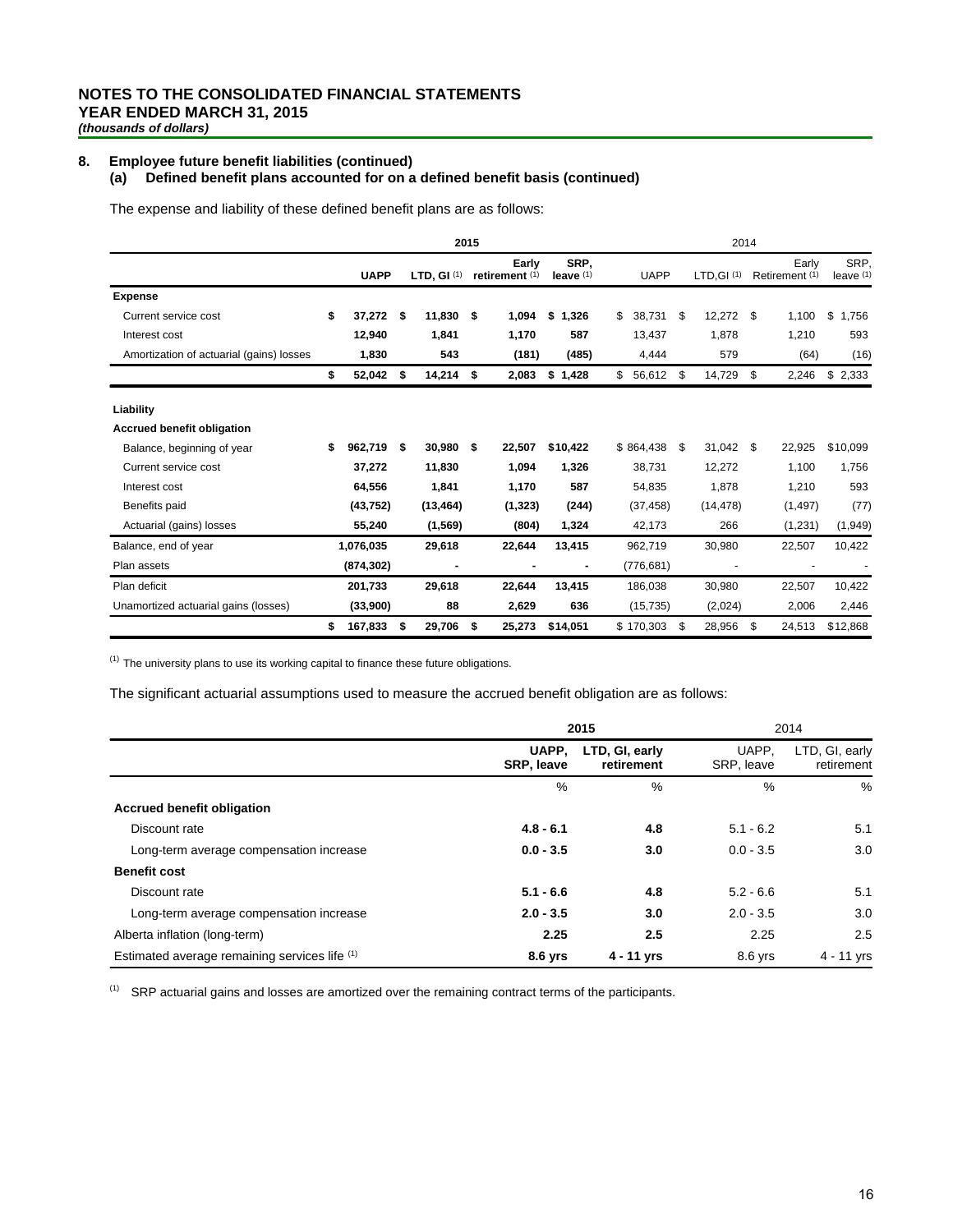# **8. Employee future benefit liabilities (continued)**

#### **(b) Defined benefit plan accounted for on a defined contribution basis**

#### **Public Service Pension Plan (PSPP)**

The PSPP is a multi-employer contributory defined benefit pension plan for support staff members. As the university does not have sufficient information to follow the accounting standards for defined benefit plans, it is accounted for on a defined contribution basis. The pension expense recorded in these consolidated financial statements is \$32,186 (2014 - \$31,984).

An actuarial valuation of the PSPP was carried out as at December 31, 2013 and was then extrapolated to December 31, 2014. At December 31, 2014, the PSPP reported an actuarial deficit of \$803,299 (2013 - \$1,254,678). For the year ended December 31, 2014 PSPP reported employer contributions of \$326,134 (2013 - \$315,830). For the 2014 calendar year, the university's employer contributions were \$31,968 (2013 calendar year - \$32,101). PSPP's deficit is being discharged through additional contributions from both employees and employers until 2026 (2013 - 2026). Other than the requirement to make increased contributions, the university does not bear any risk related to the PSPP deficit.

#### **(c) Defined contribution plan**

#### **Supplementary retirement plan (SRP)**

The university provides non-contributory defined contribution supplementary retirement benefits to eligible executive and academic staff members. The expense recorded in these statements is \$2,863 (2014 - \$2,904).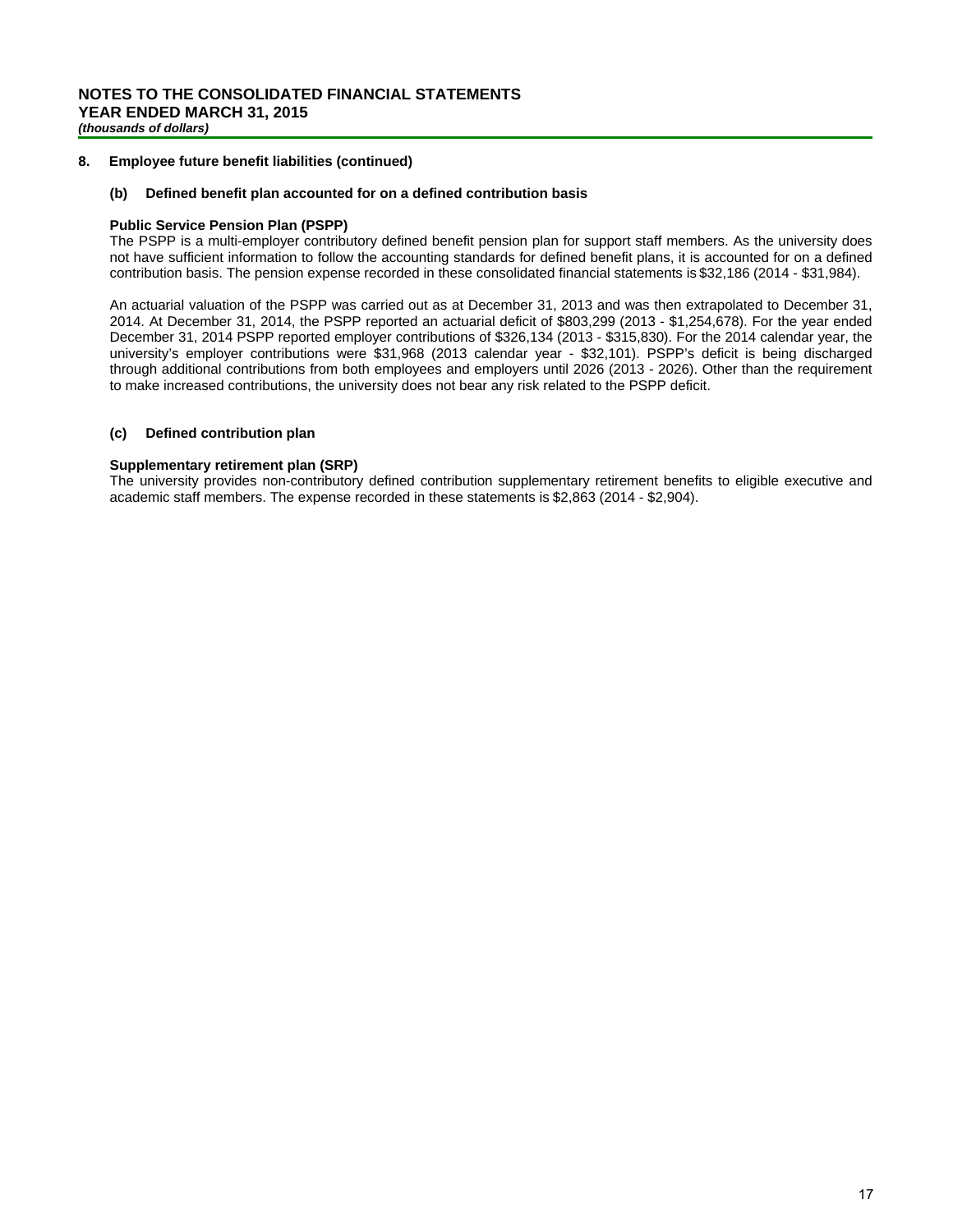# **NOTES TO THE CONSOLIDATED FINANCIAL STATEMENTS YEAR ENDED MARCH 31, 2015**

*(thousands of dollars)*

# **9. Debt**

The university has the following debt with Alberta Capital Finance Authority:

|                                                         | <b>Collateral</b> | <b>Maturity</b><br>Date | Interest<br>rate % | 2015      | 2014        |
|---------------------------------------------------------|-------------------|-------------------------|--------------------|-----------|-------------|
| Natural Resources Engineering Facility                  | $\overline{2}$    | June 2014               | 4.974              | \$        | \$<br>1,000 |
| Energy Management Program, Year 1                       | 3                 | September 2014          | 4.551              |           | 215         |
| Energy Management Program, Year 2                       | 3                 | March 2016              | 4.525              | 476       | 931         |
| Natural Resources Engineering Facility                  | 2                 | June 2017               | 5.056              | 2,389     | 3,264       |
| Health Research Innovation Facility                     | 3                 | June 2017               | 5.053              | 4,866     | 6,649       |
| <b>Extension Centre</b>                                 | 3                 | October 2017            | 8.750              | 809       | 1,037       |
| Energy Management Program, Year 3                       | 3                 | December 2017           | 4.493              | 1,218     | 1,589       |
| Energy Management Program, Year 4                       | 3                 | March 2019              | 3.718              | 1,556     | 1,911       |
| <b>Steam Turbine Generator</b>                          | 2                 | May 2020                | 6.250              | 7,358     | 8,345       |
| <b>Newton Place</b>                                     | 1                 | August 2024             | 6.000              | 9,198     | 9,856       |
| <b>Newton Place Renovation</b>                          | 1                 | August 2024             | 6.000              | 1,590     | 1,704       |
| Energy Management Program, Year 5                       | 3                 | December 2025           | 3.885              | 2,754     | 2,952       |
| Energy Management Program, Year 6                       | 3                 | September 2027          | 2.599              | 3,007     | 3,208       |
| Lister Residence II                                     | 1                 | November 2027           | 5.875              | 14,949    | 15,703      |
| Windsor Car Park                                        | 2                 | September 2028          | 6.000              | 5,017     | 5,242       |
| Saville Centre                                          | 2                 | December 2028           | 5.875              | 3,295     | 3,444       |
| Energy Management Program, Year 7                       | 4                 | December 2028           | 3.295              | 3,387     | 3,575       |
| East Campus Village                                     | 1                 | <b>March 2029</b>       | 4.960              | 6,677     | 7,001       |
| Centennial Centre for Interdisciplinary Science Phase I | 3                 | September 2029          | 5.353              | 7,300     | 7,626       |
| Energy Management Program, Year 8                       | 4                 | December 2029           | 2.676              | 5,000     |             |
| Health Research Innovation Facility                     | 3                 | <b>June 2032</b>        | 5.191              | 4,673     | 4,834       |
| <b>Students' Union Building Renovations</b>             | 4                 | December 2033           | 3.623              | 12,548    | 13,000      |
| Physical Activity & Wellness Centre                     | 4                 | <b>June 2034</b>        | 3.216              | 29,460    |             |
| <b>Killam Centre</b>                                    | 3                 | September 2036          | 4.810              | 1,759     | 1,805       |
| <b>Enterprise Square</b>                                | 1                 | September 2036          | 4.627              | 36,092    | 37,056      |
| East Campus Village - Graduate Housing                  | 2                 | September 2040          | 4.886              | 23,137    | 23,586      |
| East Campus Village - 2012                              | 1                 | June 2043               | 3.273              | 20,849    | 21,287      |
| Jubilee Carpark                                         | 2                 | December 2047           | 4.814              | 15,020    | 15,203      |
|                                                         |                   |                         |                    | \$224,384 | \$202,023   |

1 - title to land, building; 2 - cash flows from facility; 3 - none; 4 - general security agreement

Interest expense on debt recorded in these consolidated financial statements is \$10,283 (2014 - \$10,088).

Principal and interest payments are as follows:

|            | <b>Principal</b> | <b>Interest</b> | <b>Total</b> |
|------------|------------------|-----------------|--------------|
| 2016       | \$<br>12,818     | 10,037<br>\$    | \$22,855     |
| 2017       | 12,945           | 9,417           | 22,362       |
| 2018       | 12,017           | 8,783           | 20,800       |
| 2019       | 10.241           | 8,240           | 18,481       |
| 2020       | 10,302           | 7,756           | 18,058       |
| Thereafter | 166,061          | 66,658          | 232,719      |
|            | \$224,384        | \$110,891       | \$335,275    |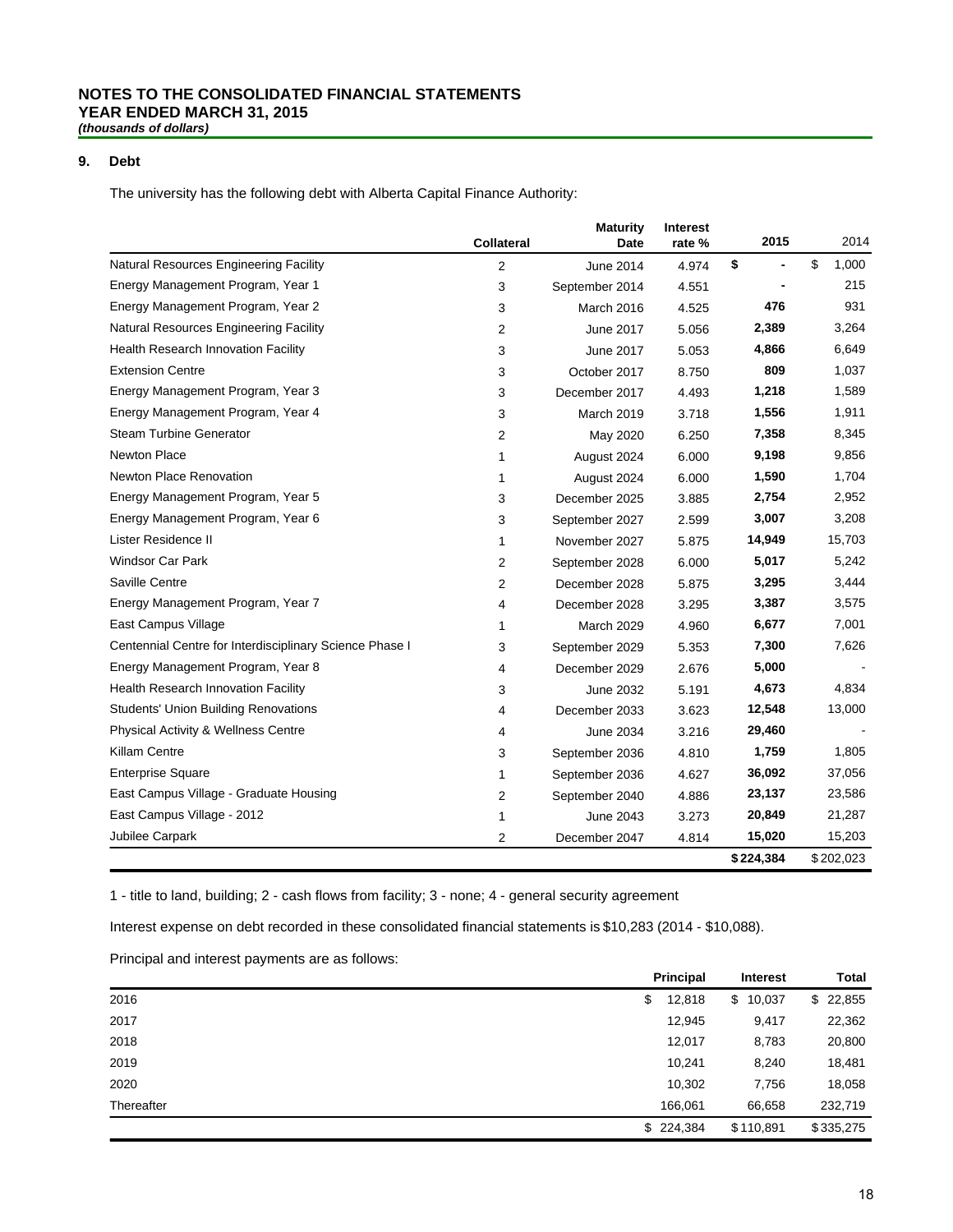#### **10. Deferred revenue**

Deferred revenue is comprised of restricted grants and donations spent on tangible capital acquisitions (not yet recognized as revenue), unspent externally restricted grants and donations and unearned tuition and other revenue.

|                                        |                                    |                   | 2015        |                                                |                |
|----------------------------------------|------------------------------------|-------------------|-------------|------------------------------------------------|----------------|
|                                        |                                    | <b>Restricted</b> |             |                                                |                |
|                                        | Research<br>and special<br>purpose | Capital           | Total       | <b>Student</b><br>tuition and<br>other revenue | Total          |
| Balance, beginning of year             | 453,240<br>\$                      | \$2,156,782       | \$2,610,022 | \$<br>23,756                                   | \$2,633,778    |
| Net change for the year                |                                    |                   |             |                                                |                |
| Grants, donations, tuition             | 587,142                            | 27,913            | 615,055     | 318,298                                        | 933,353        |
| Investment income                      | 1,624                              | (393)             | 1,231       | $\blacksquare$                                 | 1,231          |
| Unearned capital acquisition transfers | (55,085)                           | 55,085            | ۰           | $\blacksquare$                                 |                |
| Debt repayment                         | (46)                               | 46                |             | $\blacksquare$                                 | $\blacksquare$ |
| Recognized as revenue                  | (556, 395)                         | (113, 379)        | (669,774)   | (321, 495)                                     | (991, 269)     |
| Total net change for the year          | (22,760)                           | (30, 728)         | (53, 488)   | (3, 197)                                       | (56, 685)      |
|                                        | \$<br>430,480                      | \$2,126,054       | \$2,556,534 | \$<br>20,559                                   | \$2,577,093    |

2014

|                                        |                                    | Restricted  |                          |                                         |            |             |
|----------------------------------------|------------------------------------|-------------|--------------------------|-----------------------------------------|------------|-------------|
|                                        | Research<br>and special<br>purpose | Capital     | Total                    | Student<br>tuition and<br>other revenue |            | Total       |
| Balance, beginning of year             | \$<br>450,066                      | \$2,215,497 | \$2,665,563              | \$                                      | 24,351     | \$2,689,914 |
| Net change for the year                |                                    |             |                          |                                         |            |             |
| Grants, donations, tuition             | 526,710                            | (1,269)     | 525,441                  |                                         | 305,434    | 830,875     |
| Investment income                      | 850                                | 89          | 939                      |                                         |            | 939         |
| Unearned capital acquisition transfers | (56, 647)                          | 56,647      | $\overline{\phantom{a}}$ |                                         |            |             |
| Debt repayment                         | (44)                               | 44          |                          |                                         |            |             |
| Recognized as revenue                  | (467, 695)                         | (114, 226)  | (581, 921)               |                                         | (306, 029) | (887,950)   |
| Total net change for the year          | 3,174                              | (58, 715)   | (55, 541)                |                                         | (595)      | (56, 136)   |
|                                        | \$<br>453,240                      | \$2,156,782 | \$2,610,022              | \$                                      | 23,756     | \$2,633,778 |

Capital is comprised of \$2,050,263 (2014 - \$2,060,596) restricted grants and donations spent on tangible capital acquisitions and \$75,791 (2014 - \$96,186) of unspent restricted grants and donations. The expended capital is deferred and will be recognized as revenue when the terms are met.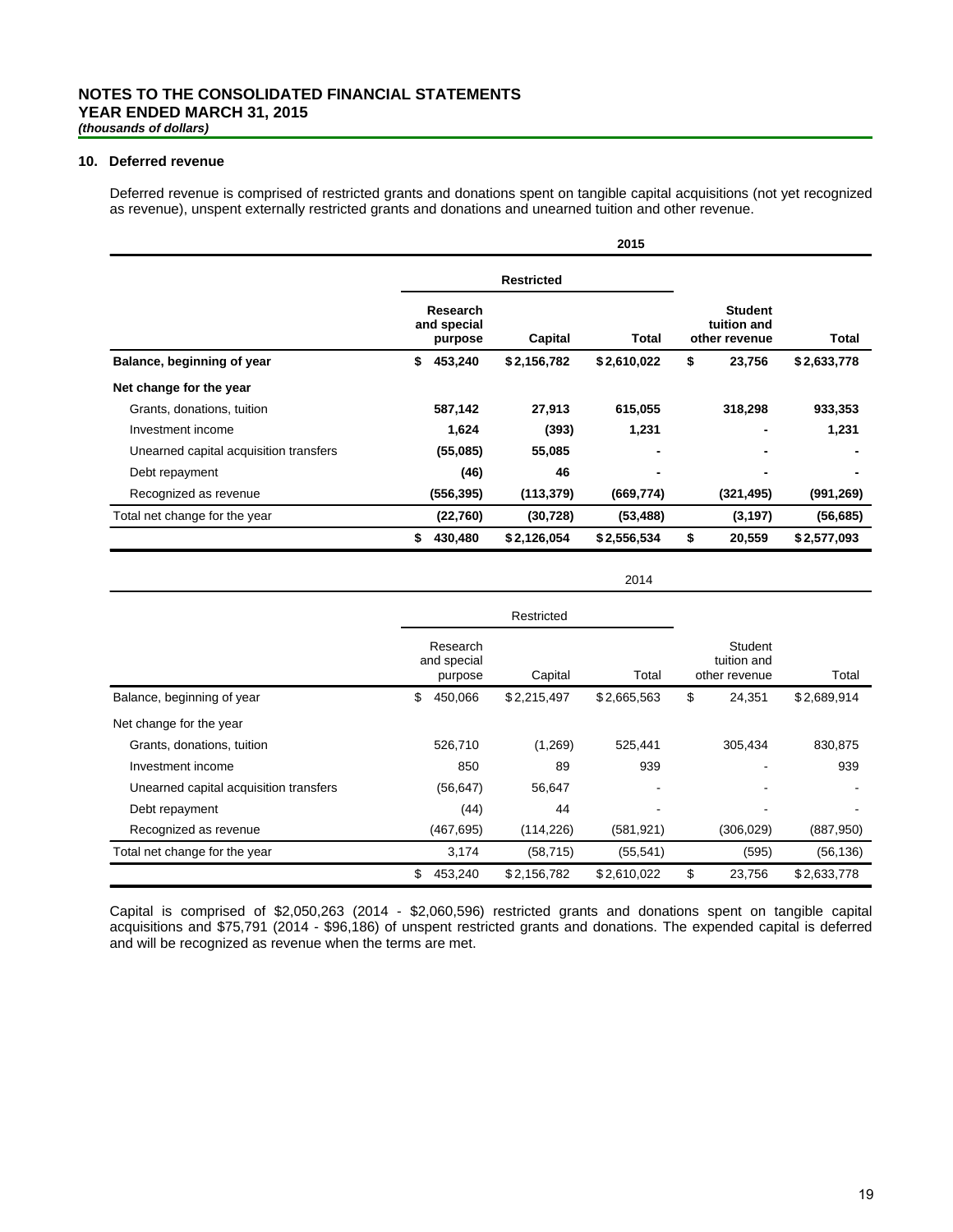# **11. Endowments**

Endowments consist of externally restricted donations received by the university and internal allocations by the university's Board of Governors, the principal of which is required to be maintained intact in perpetuity.

Investment income earned on endowments must be used in accordance with the various purposes established by the donors or the Board of Governors. Benefactors as well as university policy stipulate that the economic value of the endowments must be protected by limiting the amount of income that may be expended and by reinvesting unexpended income.

Under the *Post-Secondary Learning Act*, the university has the authority to alter the terms and conditions of endowments to enable:

- Income earned by the endowments to be withheld from distribution to avoid fluctuations in the amounts distributed and generally to regulate the distribution of income earned by the endowment.
- Encroachment on the capital of the endowment to avoid fluctuations in the amounts distributed and generally to regulate the distribution of income earned by the endowment if, in the opinion of the Board of Governors, the encroachment benefits the university and does not impair the long-term value of the fund.

In any year, if the investment income earned on endowments is insufficient to fund the spending allocation, the spending allocation is funded from the cumulative capitalized income. However, for individual endowments without sufficient cumulative capitalized income, endowment principal is used in that year. This amount is expected to be recovered by future investment income.

|                                           |   | 2015        | 2014          |
|-------------------------------------------|---|-------------|---------------|
| Balance, beginning of year                | S | 993,688     | \$<br>879,861 |
| Donations                                 |   | 79.683      | 20,475        |
| Investment - unrealized gains capitalized |   | 78.621      | 33,111        |
| Investment - realized gains capitalized   |   | 26,950      | 60,227        |
| Transfer to endowments                    |   | 2.551       | 14            |
|                                           |   | \$1,181,493 | 993,688       |
|                                           |   |             |               |

Endowments are comprised of:

|                    | 2015        | 2014          |
|--------------------|-------------|---------------|
| <b>Donations</b>   | 764.470     | \$<br>684,787 |
| Capitalized income | 417.023     | 308,901       |
|                    | \$1,181,493 | \$<br>993,688 |

In 2015, donations include the capitalization of an Innovation and Advanced Education Access to the Future Fund grant of \$54,380.

Capitalized income includes cumulative investment unrealized gains of \$169,506 (2014 - \$90,885).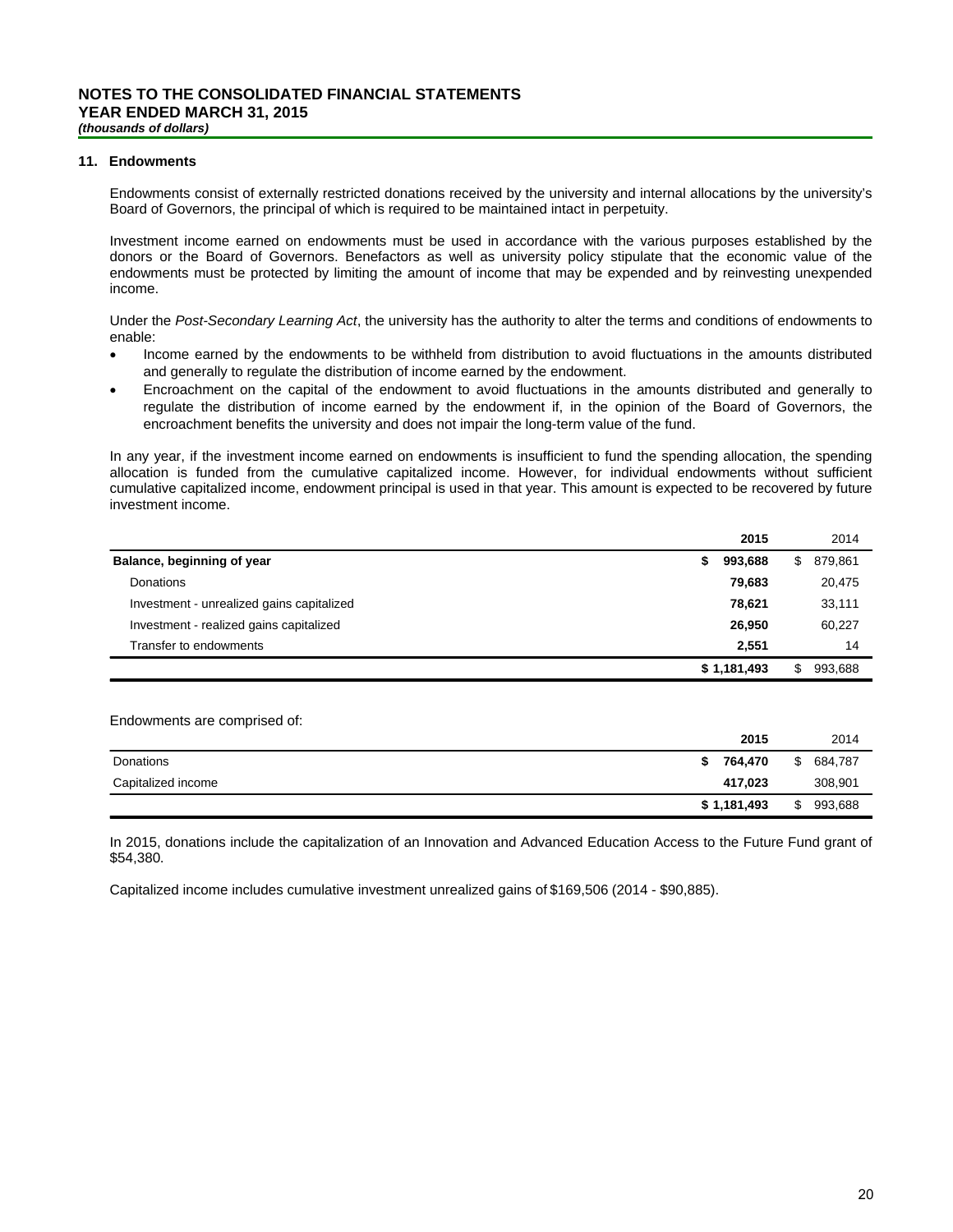# **NOTES TO THE CONSOLIDATED FINANCIAL STATEMENTS YEAR ENDED MARCH 31, 2015**

*(thousands of dollars)*

# **12. Accumulated operating surplus**

|                                         | Accumulated<br>deficit from<br>operations |           |    | <b>Investment</b><br>in tangible<br>capital assets | Total<br>accumulated<br>operating<br>surplus |  |
|-----------------------------------------|-------------------------------------------|-----------|----|----------------------------------------------------|----------------------------------------------|--|
| Balance as at March 31, 2013            | \$                                        | (76, 132) | \$ | 462,233                                            | \$<br>386,101                                |  |
| Excess of revenue over expense          |                                           | 18,374    |    |                                                    | 18,374                                       |  |
| Transfer to endowments                  |                                           | (14)      |    |                                                    | (14)                                         |  |
| Acquisition of tangible capital assets  |                                           | (99, 354) |    | 99,354                                             |                                              |  |
| Debt repayment                          |                                           | (10, 229) |    | 10,229                                             |                                              |  |
| Debt - new financing                    |                                           | 22,274    |    | (22, 274)                                          |                                              |  |
| Net book value of asset disposals       |                                           | 707       |    | (707)                                              |                                              |  |
| Amortization of tangible capital assets |                                           | 55,201    |    | (55, 201)                                          |                                              |  |
| Balance as at March 31, 2014            | \$                                        | (89, 173) | \$ | 493,634                                            | \$<br>404,461                                |  |
| Excess of revenue over expense          |                                           | 75,287    |    |                                                    | 75,287                                       |  |
| Transfer to endowments                  |                                           | (2, 551)  |    |                                                    | (2,551)                                      |  |
| Acquisition of tangible capital assets  |                                           | (98, 875) |    | 98,875                                             |                                              |  |
| Debt repayment                          |                                           | (10, 268) |    | 10,268                                             |                                              |  |
| Debt - new financing                    |                                           | 37,319    |    | (37, 319)                                          |                                              |  |
| Net book value of asset disposals       |                                           | 220       |    | (220)                                              |                                              |  |
| Amortization of tangible capital assets |                                           | 55,807    |    | (55, 807)                                          |                                              |  |
| Balance as at March 31, 2015            | \$                                        | (32, 234) | \$ | 509,431                                            | \$<br>477,197                                |  |

# **13. Contingent liabilities**

- (a) The university is a defendant in a number of legal proceedings arising in the normal course of business. While the ultimate outcome and liability of these proceedings cannot be reasonably estimated at this time, the university believes that any settlement will not have a material adverse effect on the financial position or the results of operations of the university. Management has concluded that none of the claims meet the criteria for recording a liability.
- (b) The university has identified a potential liability related to the existence of asbestos in a number of its facilities. Although not a current health hazard, upon renovation or demolition of these facilities, the university may be required to take appropriate remediation procedures to remove the asbestos. As the university has no legal obligation to remove the asbestos in these facilities as long as the asbestos is contained and does not pose a public health risk, the fair value of the obligation cannot be reasonably estimated due to the indeterminate timing and scope of the removal. The asset retirement obligations for these assets will be recorded in the period in which there is certainty that the renovation or demolition project will proceed and there is sufficient information to estimate fair value of the obligation.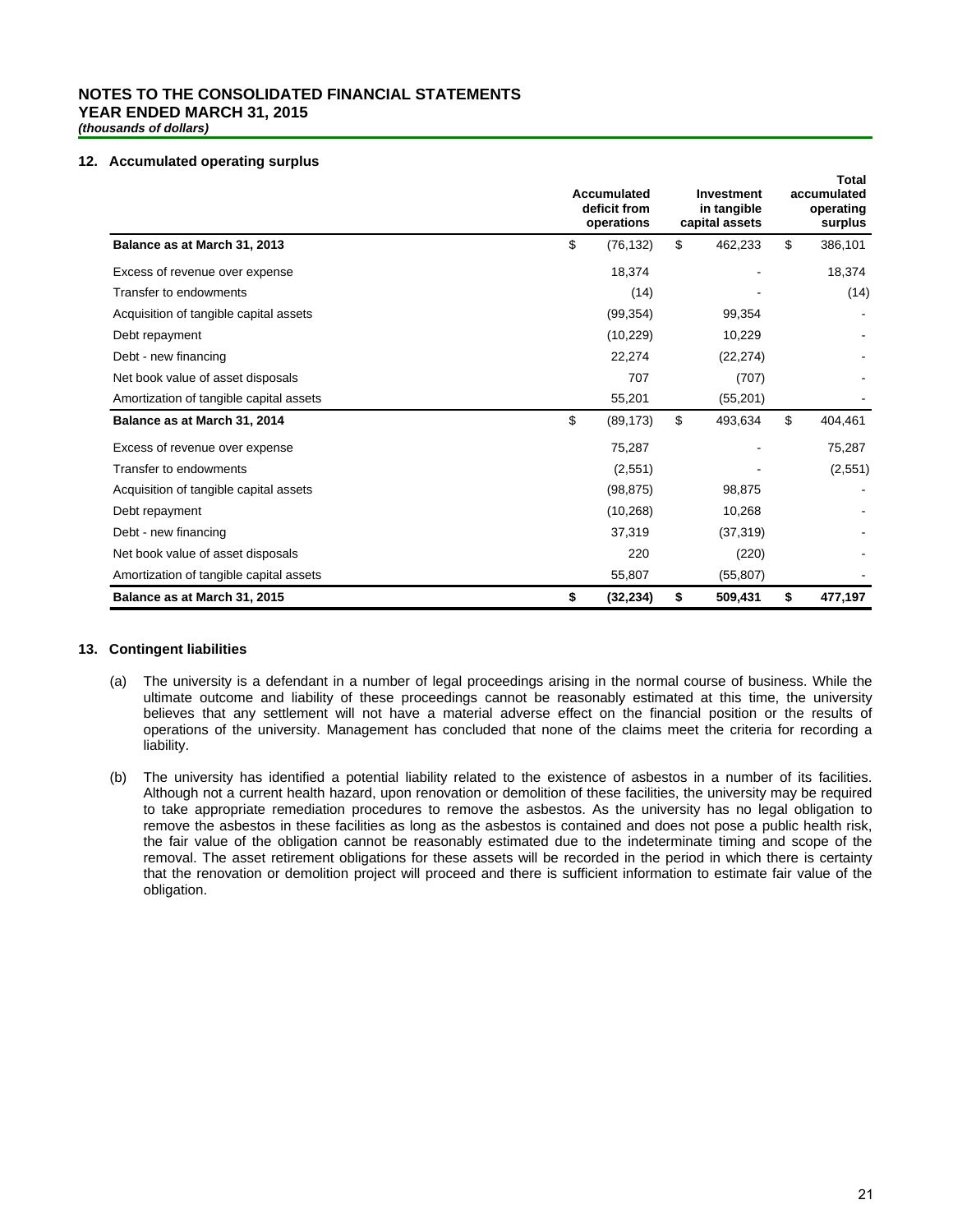# **14. Contractual Obligations**

(a) The university has contractual obligations that will result in liabilities in the future when the terms of the contracts are met. The estimated aggregate amount payable for the unexpired terms of these contractual obligations are as follows:

|            | <b>Service</b><br>contracts | Capital<br>projects | Long-term<br>leases | <b>Total</b>  |
|------------|-----------------------------|---------------------|---------------------|---------------|
| 2016       | \$<br>84,294                | \$<br>124,940       | \$<br>5,718         | \$<br>214,952 |
| 2017       | 42,922                      | 41,036              | 4,983               | 88,941        |
| 2018       | 30,263                      | 13,508              | 2,578               | 46,349        |
| 2019       | 16,980                      | $\,$                | 1,640               | 18,620        |
| 2020       | 9,167                       | $\,$                | 1,128               | 10,295        |
| Thereafter | 962                         | ۰                   | 3,673               | 4,635         |
|            | \$<br>184,588               | \$<br>179,484       | \$<br>19,720        | \$<br>383,792 |

The significant service contracts are as follows:

- In order to manage its exposure to the volatility in the electrical industry, the university has entered into contracts to fix a portion of its electrical cost. The six contracts (2014 - six contracts) with expenditures totaling \$88,101 (2014 - \$91,440) expire over the next five years.
- Effective November 1, 2010, the university entered into an agreement with an external party for dining and catering services. The agreement has four months remaining with a total estimated cost of \$3,500 (2014 - \$14,000).
- Effective July 1, 2010 the university entered into an agreement for infrastructure management services. The agreement has three months remaining with a cost of \$887 (2014 - \$3,018). Effective July 1, 2013 the university entered into an agreement for application management services. The agreement has three months remaining with a cost of \$687 (2014 - \$3,435).
- Effective August 1, 2014, the university entered into an agreement with an external party for custodial services. The agreement has two years remaining with a cost of \$17,344 (2014 - \$2,000).
- (b) The university is one of 58 members of CURIE, the Canadian Universities Reciprocal Insurance Exchange, a selfinsurance reciprocal established to share the insurable property, liability, and errors and omissions risks of member universities. The projected cost of claims against the exchange is based on actuarial projections and is funded through members' premiums. As at December 31, 2014 CURIE had a surplus of \$74,231 (2013 - \$71,331), of which the university's pro rata share is approximately 7.18% (2014 - 7.13%). This surplus is not recorded in the consolidated financial statements.

# **15. Budget**

The university's 2014-15 budget was approved by the Board of Governors and was presented to the Minister of Innovation and Advanced Education as part of the university's submission of its 2014-15 Comprehensive Institutional Plan.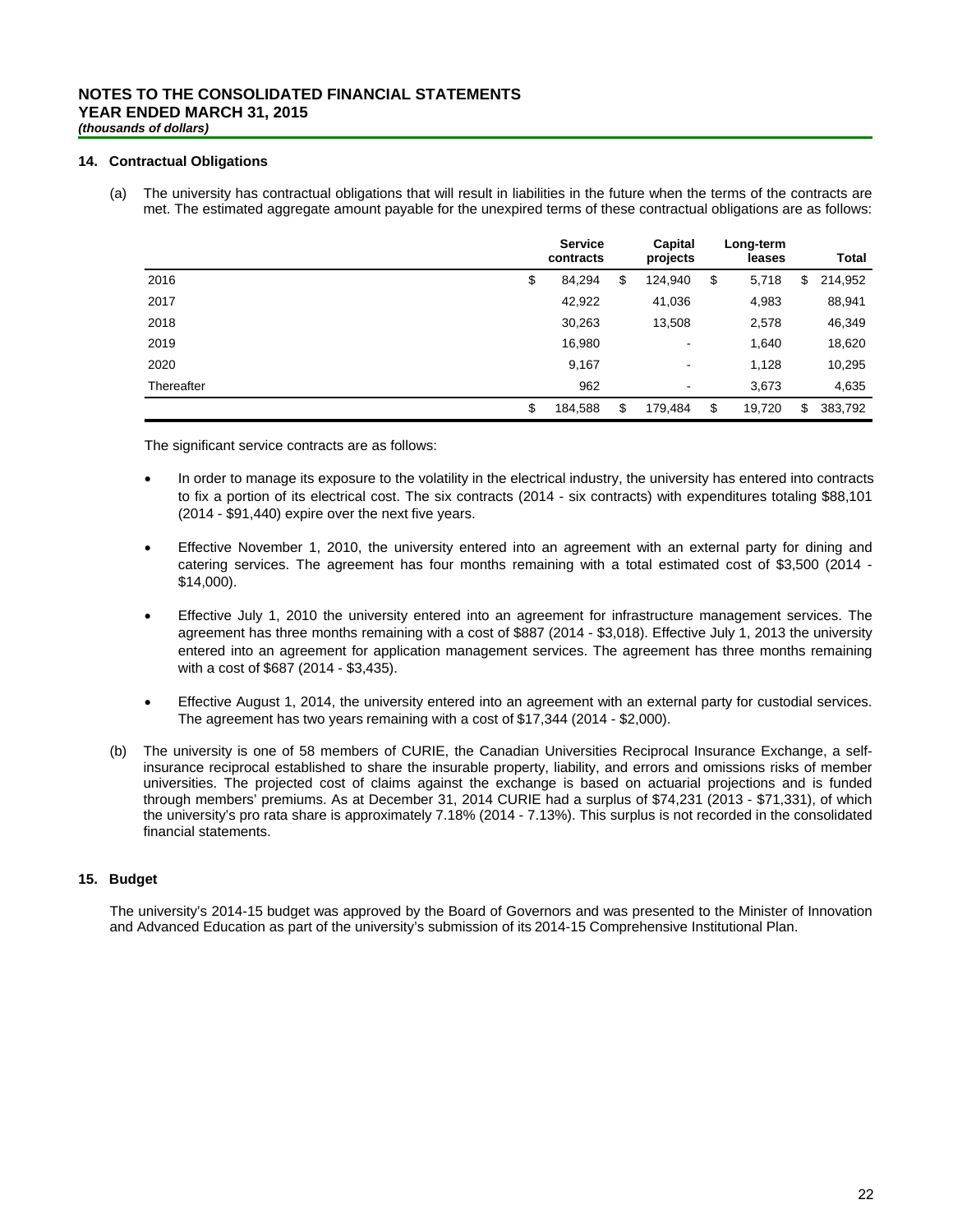# **NOTES TO THE CONSOLIDATED FINANCIAL STATEMENTS YEAR ENDED MARCH 31, 2015**

*(thousands of dollars)*

# **16. Government of Alberta grants**

|                                                                     | 2015          | 2014          |
|---------------------------------------------------------------------|---------------|---------------|
| Innovation and Advanced Education - Campus Alberta grant            | \$<br>588,813 | \$<br>579,924 |
| Innovation and Advanced Education - Access to the Future Fund grant | 58,714        |               |
| Innovation and Advanced Education - other grants                    | 107,005       | 94,273        |
| Infrastructure                                                      |               | 22,455        |
| Health - Academic Alternative Relationship Plans                    | 62,240        | 58,027        |
| Health - other grants                                               | 59,816        | 69,205        |
| Alberta Health Services                                             | 8,803         | 4,726         |
| Other departments and agencies                                      | 13,120        | 18,773        |
|                                                                     | 898,511       | 847,383       |
| Restricted expended capital recognized as revenue                   | 91,476        | 93,608        |
| Deferred revenue                                                    | (92, 954)     | (49,378)      |
|                                                                     | \$<br>897,033 | 891,613       |

The net amount receivable is \$17,387 (2014 - \$1,401).

The university holds \$11,395 on behalf of government agencies.

# **17. Expense by object**

|                                         | 2015<br><b>Budget</b> |    | 2015      |    | 2014      |
|-----------------------------------------|-----------------------|----|-----------|----|-----------|
| <b>Salaries</b>                         | \$<br>875.530         | S  | 878.666   | \$ | 896,266   |
| Employee benefits                       | 177,093               |    | 179,373   |    | 182,899   |
| Materials, supplies and services        | 199,759               |    | 205,483   |    | 179,424   |
| Cost of goods sold                      | 92,413                |    | 101,376   |    | 104,502   |
| Scholarships and bursaries              | 85,158                |    | 89,933    |    | 89,150    |
| Maintenance and repairs                 | 84.259                |    | 87.141    |    | 78,423    |
| <b>Utilities</b>                        | 48.506                |    | 44.329    |    | 46,346    |
| Amortization of tangible capital assets | 176.605               |    | 169.186   |    | 169,151   |
|                                         | 1,739,323<br>\$       | S. | 1,755,487 | S. | 1,746,161 |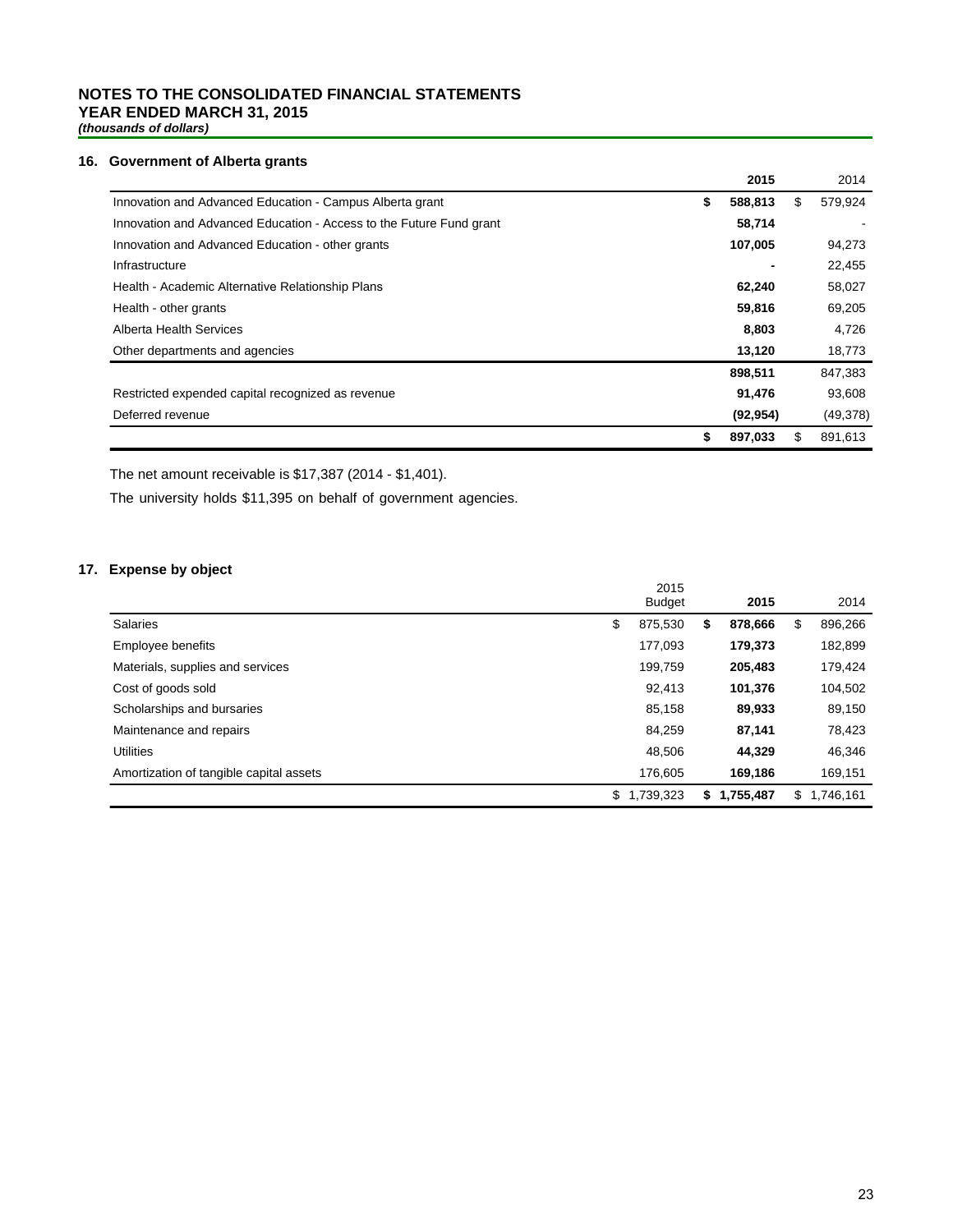# **NOTES TO THE CONSOLIDATED FINANCIAL STATEMENTS YEAR ENDED MARCH 31, 2015**

*(thousands of dollars)*

#### **18. Salaries and employee benefits**

|                                             | 2015 |                             |                            |    |                                       |     |                                       |                |    |       |  |
|---------------------------------------------|------|-----------------------------|----------------------------|----|---------------------------------------|-----|---------------------------------------|----------------|----|-------|--|
|                                             |      | <b>Base</b><br>salary $(4)$ | Non-cash<br>benefits $(5)$ |    | Non-cash<br>benefits<br>$(SRP)^{(6)}$ |     | Non-cash<br>benefits<br>(leave) $(7)$ |                |    | Total |  |
| Governance (1)                              |      |                             |                            |    |                                       |     |                                       |                |    |       |  |
| <b>Board of Governors</b>                   | \$   | ۰.                          | \$                         | ۰. | \$                                    | . . | \$                                    | ۰              | \$ |       |  |
| <b>Executive</b>                            |      |                             |                            |    |                                       |     |                                       |                |    |       |  |
| President                                   |      | 549                         |                            | 50 |                                       | 274 |                                       | 107            |    | 980   |  |
| Provost and Vice-President (Academic) (2)   |      | 450                         |                            | 39 |                                       | 43  |                                       | 76             |    | 608   |  |
| Vice-President (Research)                   |      | 504                         |                            | 95 |                                       | 76  |                                       | 93             |    | 768   |  |
| Vice-President (Facilities and Operations)  |      | 477                         |                            | 42 |                                       | 115 |                                       | 72             |    | 706   |  |
| Vice-President (Finance and Administration) |      | 467                         |                            | 33 |                                       | 124 |                                       | 72             |    | 696   |  |
| Vice-President (University Relations)       |      | 383                         |                            | 40 |                                       | 88  |                                       | $\blacksquare$ |    | 511   |  |
| Vice-President (Advancement) (3)            |      | 386                         |                            | 34 |                                       | 58  |                                       | ۰              |    | 478   |  |

|                                             |                      |                                     |        |                                       | 2014                     |                                       |                          |       |
|---------------------------------------------|----------------------|-------------------------------------|--------|---------------------------------------|--------------------------|---------------------------------------|--------------------------|-------|
|                                             | Base<br>salary $(4)$ | Non-cash<br>benefits <sup>(5)</sup> |        | Non-cash<br>benefits<br>$(SRP)$ $(6)$ |                          | Non-cash<br>benefits<br>(leave) $(7)$ |                          | Total |
| Governance (1)                              |                      |                                     |        |                                       |                          |                                       |                          |       |
| <b>Board of Governors</b>                   | \$<br>$\sim$         | \$                                  | $\sim$ | \$                                    | $\overline{\phantom{0}}$ | \$                                    |                          | \$    |
| Executive                                   |                      |                                     |        |                                       |                          |                                       |                          |       |
| President                                   | 544                  |                                     | 47     |                                       | 426                      |                                       | 127                      | 1,144 |
| Provost and Vice-President (Academic) (2)   | 420                  |                                     | 36     |                                       | 40                       |                                       | 206                      | 702   |
| Vice-President (Research)                   | 496                  |                                     | 95     |                                       | 104                      |                                       | 109                      | 804   |
| Vice-President (Facilities and Operations)  | 472                  |                                     | 41     |                                       | 166                      |                                       | 99                       | 778   |
| Vice-President (Finance and Administration) | 459                  |                                     | 33     |                                       | 179                      |                                       | 101                      | 772   |
| Vice-President (University Relations)       | 377                  |                                     | 39     |                                       | 106                      |                                       | $\overline{a}$           | 522   |
| Vice-President (Advancement)                | 383                  |                                     | 35     |                                       | 77                       |                                       | $\overline{\phantom{a}}$ | 495   |

(1) The Chair and Members of the Board of Governors receive no remuneration for participation on the Board.

(2) In 2015, two individuals held this position. The interim Provost and Vice-President (Academic) does not participate in any executive benefit programs. In 2014, two individuals held this position. The acting Provost and Vice-President (Academic) did not participate in any executive benefit programs.

(3) In 2015, two individuals held this position. The interim Vice-President (Advancement) does not participate in any executive benefit programs.

(4) Base salary includes pensionable base pay for all executive, as well as an administrative stipend and market supplement for some executives. Certain base salary amounts also include a car allowance, a reduction for amounts recovered from workers' compensation, and a reduction for the optional personal leave program (days off without pay).

(5) Non cash benefits include the university's share of all employee benefits and contributions or payments made on behalf of employees including pension, group life insurance, employee and family assistance program, critical illness, supplementary health care, short and long term disability plans and dental plan. Benefits for some of the executive also include parking, supplemental life insurance, forgivable housing loans, mobile device allowances, and club dues. Additional non cash benefits for the President include expenses related to the personal use portion of the residence which the President rents from the university.

Under the terms of the SRP, the executive may receive supplemental payments. Retirement arrangement costs as detailed below are not cash payments in the period but are period expenses for the rights to future compensation. Costs shown reflect the total estimated cost to provide supplementary retirement benefits. The SRP provides future benefits to participants based on years of service and earnings. The cost of these benefits is actuarially determined using the projected benefit method pro rated on service, a market interest rate, and other assumptions included in the Canadian Institute of Actuaries' lump sum commuted value standard. Net actuarial gains and losses of the benefit obligations are amortized over the remaining terms of the participants' contracts. Current service cost is the actuarial present value of the benefits earned in the current year.